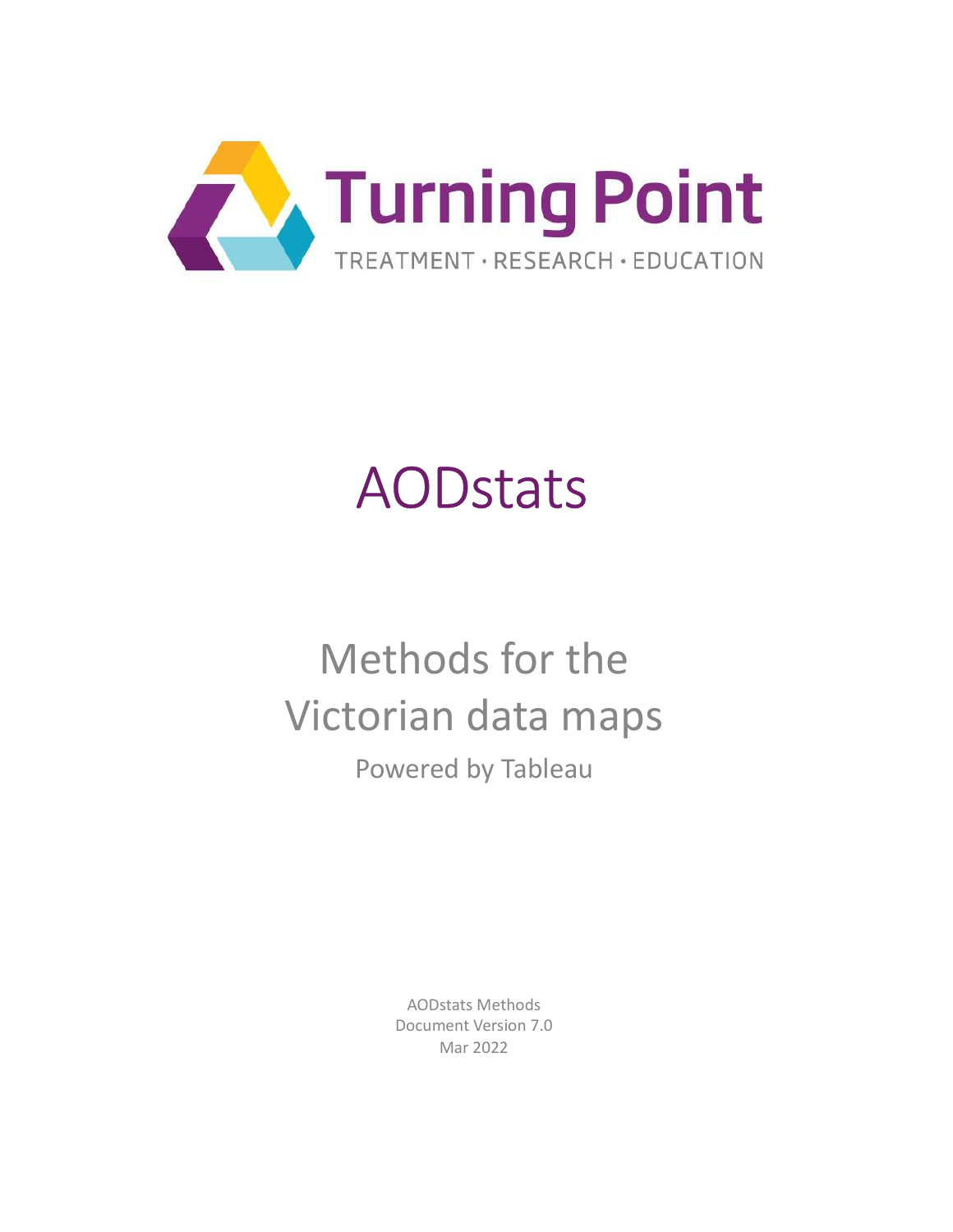# **CONTENTS**

| <b>INTRODUCTION</b>                                                              | 3  |
|----------------------------------------------------------------------------------|----|
| <b>METHODOLOGY</b>                                                               | 3  |
| Data Sources                                                                     | 3  |
| Ambulance Data                                                                   | 4  |
| Hospital admissions (VAED)                                                       | 4  |
| Victorian Alcohol and Drug Collection (VADC)                                     | 4  |
| <b>Mortality Data</b>                                                            | 5  |
| Serious Road Injury (SRI) data                                                   | 5  |
| Law Enforcement Assistance Program (LEAP), Crime Statistics Agency (CSA)         | 6  |
| DirectLine, Turning Point                                                        | 6  |
| Counselling Online, Turning Point                                                | 6  |
| Needle and Syringe Program, DHHS                                                 | 6  |
| Opioid Replacement therapy, DHHS via AIHW                                        | 7  |
| HIV, Hepatitis B and C, Burnet Institute                                         | 7  |
| Drug categories                                                                  | 7  |
| Data extraction and transformation                                               | 8  |
| Determination of AOD-related ambulance events                                    | 8  |
| Estimation of aetiological fractions (AFs)                                       | 8  |
| Wholly (or partially) attributable alcohol- and/or drug-related hospitalisations | 9  |
| Victorian Alcohol and drug collection (VADC)                                     | 13 |
| Alcohol-related serious road injuries                                            | 16 |
| Assaults during high alcohol hours                                               | 17 |
| Data analysis                                                                    | 17 |
| Software                                                                         | 17 |
| Rates per 100,000 population                                                     | 17 |
| Confidence intervals (95% CI)                                                    | 18 |
| Population estimates                                                             | 19 |
| Local Government Area (LGA) Location                                             | 19 |
| <b>REFERENCES</b>                                                                | 20 |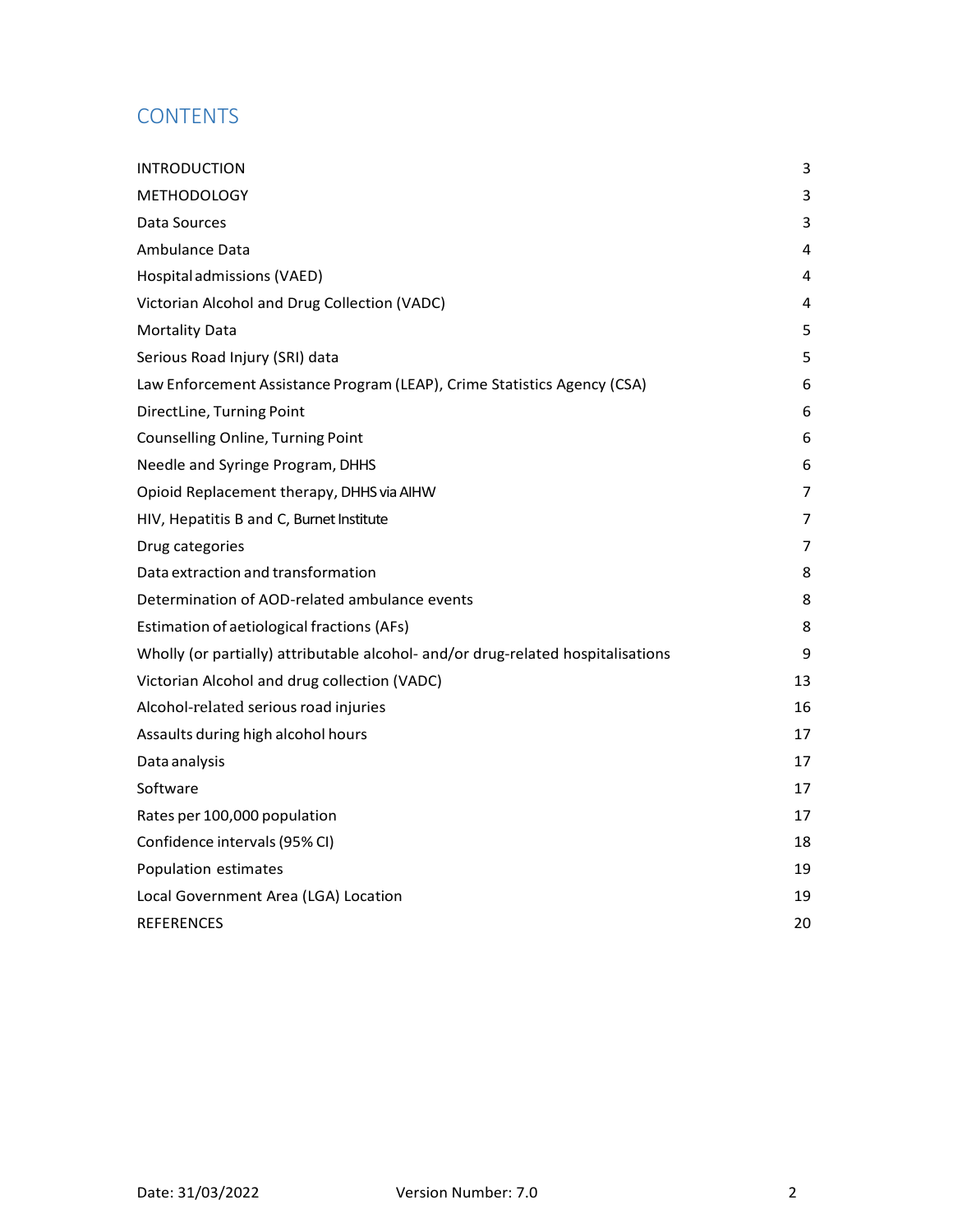# INTRODUCTION

Turning Point is Australia's leading national addiction treatment, training and research centre, seeking to transform the way society provides treatment, specialist care and support for those affected by addiction. This work transforms lives, with over 100,000 Australians seeking support from Turning Point's skilled clinicians every year. Turning Point's research and health surveillance teams inform new cutting edge treatments and shape health and social policy. The workforce training and education team equip frontline staff with skills and confidence to respond.

Alcohol and other drug stats (AODstats) is an interactive statistics and mapping website capturing information on harms related to alcohol and the use of illicit and pharmaceutical drugs in Victoria

This methods document describes the data, sources, and calculations that are presented in AODstats. It is intended as a reference for AODstats users who require background information when interpreting and presenting data and graphs sourced from AODstats.

## **METHODOLOGY**

AODstats website (www.aodstats.org.au) presents alcohol and other drug-related primary and secondary data collected from a variety of data sources. Secondary data analysis involves using data for purposes other than what was originally intended when collected, such as re-analysing census or government survey data. These types of data are also referred to as 'available data' or 'indicator data'. Administrative data sets including hospitalisation data, mortality, road injury, and assault data are widely used for secondary analysis. Administrative data are based on routinely collected information for reporting and monitoring purposes. Although there are a multitude of sources for secondary data analysis, at present the focus of AODstats is largely administrative data.

There are several advantages to using secondary data. These include: population coverage, sample size (usually larger than could be achieved otherwise), and cost effectiveness, as savings are made at most stages of the research process such as survey design, data collection, data entry and preparation.

However, there are also a number of limitations to consider before using and interpreting secondary data, such as incomplete or missing data, and inadequate coding. For example, the VicRoads datasets capture information on road accidents involving all road users, including drivers, passengers of vehicles, and pedestrians. However, road injury data collated by VicRoads does not include a measure of alcohol involvement in all injuries, as blood alcohol concentration (BAC) readings are not performed by police at all accidents. A surrogate measure for alcohol-related road injury is therefore warranted. For example, high alcohol hours – explained in more detail later in this document – are used as the surrogate. Although surrogate measures can provide an adequate solution, they are not perfect. There will inevitably be events that are missed when they should be included and, conversely, events included when they should not. Ferris et al [1] demonstrated the utility of the surrogate HAH measure for determining changes in alcohol-related serious road injuries.

#### DATA SOURCES

Fourteen data sources, comprising six-unit record datasets and seven aggregated datasets, are used in AODstats. They include:

- Ambulance data from Ambulance Victoria
- Victorian hospital admissions data from the Victorian Hospital Admitted Episodes Data (VAED),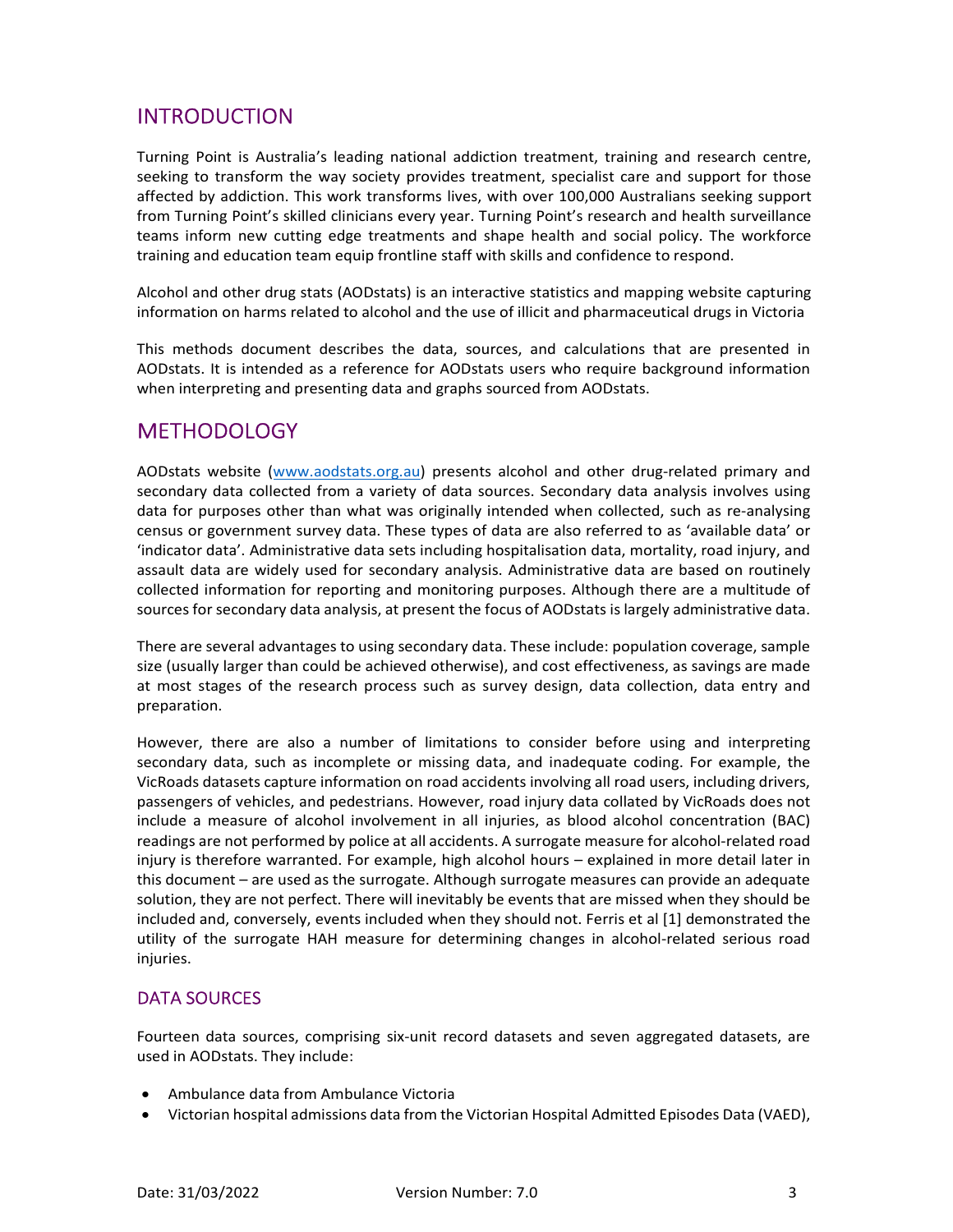accessed from Victorian Department of Health and Human Services (DHHS);

- Alcohol and drug treatment services data (ADIS) from DHHS;
- Victorian Cause of Death Unit Record File (COD URF) from the Australian Coordinating Registry (ACR);
- Serious road injuries from the VicRoads Road Network Database (RNDB);
- Aggregated assault and family incident data derived from the Victoria Police Law Enforcement Assistance Program data (LEAP), accessed from Crime Stats Agency (CSA);
- DirectLine telephone service data from Turning Point;
- Counselling Online information from Turning Point;
- Needle and Syringe Program (NSP) data from DHHS;
- Opioid Replacement Therapy (ORT) data from DHHS;
- HIV, Hepatitis B, and Hepatitis C notifications from Burnet Institute;

#### Ambulance Data

The examination of alcohol- and other drug-related events attended by ambulance paramedics in Victoria is a collaborative project between Turning Point's NAMHSU team and Ambulance Victoria, and is funded by the Victorian Department of Health and Human Services. The annual report for the Ambo Project: Alcohol and Drug-Related Ambulance Attendances was previously published online [2] and is now incorporated into the AODstats online platform.

Ambulance Victoria (AV) is the Victorian Government enterprise charged with the state-wide role of ensuring that the people of Victoria receive the most appropriate response to personal and community medical emergencies, and medical transport. It is a critical link in Victoria's healthcare and emergency management systems. An overview of AV and their services is provided at https://www.ambulance.vic.gov.au/about-us/our-services/[3].

In response to fatal heroin overdose increases in Victoria in the late 1990's, Turning Point established a project to examine non-fatal heroin overdose using ambulance service records, with data available from 1998 onwards for the Metropolitan Melbourne area [4]. Inclusion of alcohol, pharmaceutical drugs and illicit substances other than heroin expanded the reach of the research and the project has evolved into the National Ambulance Surveillance System (NASS), a unique Australian system for monitoring and mapping acute harms related to alcohol and other drug consumption [5]. Data for AODstats, sourced from NASS, are available from Metropolitan Melbourne and regional Victorian areas from 2012 onwards.

#### Hospital admissions (VAED)

Information on alcohol and drug-related hospital admissions are obtained from the Victorian Admitted Episodes Dataset (VAED). The VAED is a database maintained by the Victorian Department of Health and Human Services, and contains details of all acute hospital separations in Victoria including information on the cause of the admission (according to ICD-10 coding [6]), as well as the age, sex, and resident LGA of the admitted patient. The term 'acute hospitals' refers to public, private, and denominational hospitals, acute facilities in rehabilitation and extended care (sub-acute) facilities, day procedure centres, and designated acute psychiatric units in public hospitals. Residential care (nursing homes), hostels, supported residential services, and state managed psychiatric institutions are not included in the VAED. An overview of the VAED is provided at http://www.health.vic.gov.au/hdss/vaed [7]. The ICD-10 codes used for AODstats can be found in Tables 2, 3 and 4.

#### Victorian Alcohol and Drug Collection (VADC)

Since 2018 the Victorian Alcohol and Drug Collection (VADC) has collected client level statistical information from alcohol and drug treatment services across the state [8]. The VADC replaced the Alcohol and Drug Information System (ADIS) which was used up to and including the 2017/18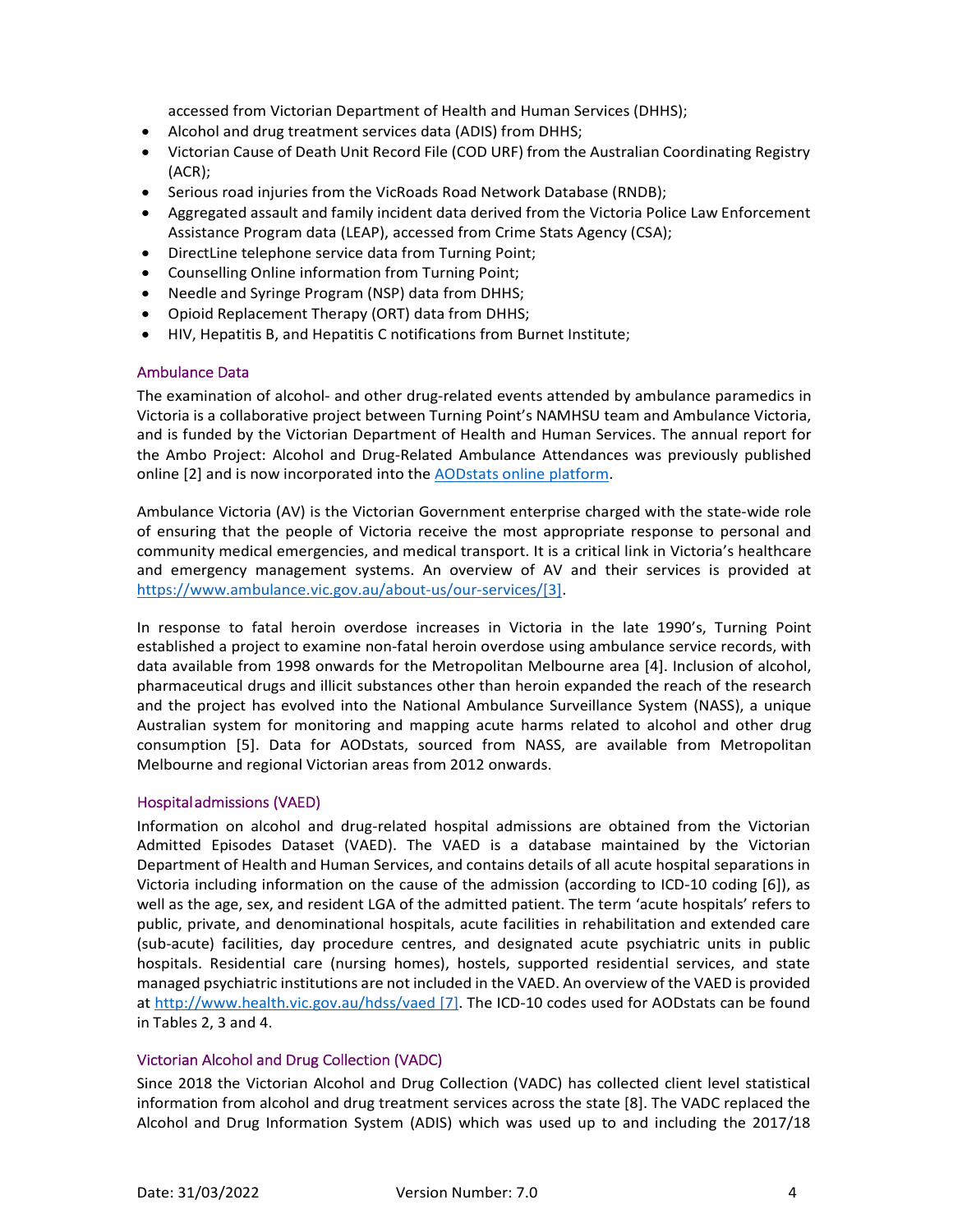financial year [8]. Drug treatment services with Victoria provide a range of assessment, treatment and support services to adults an young people who have alcohol and/or drug use problems, and to their families and carers [8]. The data presented in AODstats are derived from unit level data using both ADIS up to 2017/18 and VADC (from 2018/19) obtained from the Department of Health and Human Services. Note, due to clinics changing when they were ready, there is no clear cut date as to when ADIS changed to VADC in the 2018/19 financial year, which means there are two datasets (ADIS and VADC) merged together for the year. Data from 2019/20 will be only from VADC.

The Service stream definitions included in AODstats can be found in Table 5.

#### Mortality Data

The confidential Cause of Death Unit Record File (COD URF) data file holds information on all deaths that occur for all residents. Deaths are coded from death certificates compiled by the collective jurisdictional Registries of Birth, Deaths and Marriages, and State and Chief Coroners, using ICD10 codes for calendar years 1999 onwards. Up to and including 2007, the Australian Bureau of Statistics (ABS) was the Australian Coordinating Registry (ACR) for obtaining COD URF and since the 2008 calendar year, data have been obtained from the new ACR, the Queensland Registry of Births, Deaths and Marriages (BDM).

In AODstats, all numbers are based on deaths of persons who usually resided in Victoria for the year in which the death occurred. To estimate numbers of deaths relating to drug use, aetiological fractions (AFs) were applied to all alcohol- and illicit drug-related deaths [9] unless specified otherwise. These estimates incorporated any amendments for alcohol that drew on the Australian Institute of Health and Welfare (AIHW) relative risk updates and re-weighted estimates on the drinking population [10]. Pharmaceutical drug-related deaths were not able to be presented for AODstats due to very small numbers.

#### Serious Road Injury (SRI) data

The VicRoads Road Network Database (RNDB) is compiled from Victoria Police information. Forms completed by police detailing each crash, where (according to postcode) and when it occurred, persons involved, vehicles involved, and a description of the crash are entered into a police database. Please note that serious road injuries relate to all road users, not just drivers (pedestrians, passengers, cyclists etc.). This information is transferred weekly to the VicRoads RNDB. Additional information from these forms, not entered by police, is added to the RNDB by VicRoads. Data were obtained from VicRoads. Crashes were assigned to LGAs according to the recorded postcode of the location of the accident through the application of ABS census-derived conversion data.

Over time, there has been a change in the definition of a serious road injury (SRI). From 2009/10 onwards, an SRI has been defined as a fatality or an admission to hospital. Since 2009/10, police follow up with the hospital, and only those cases that are admitted are classified as an SRI. Prior to this, an SRI was defined as a fatality or transport to hospital. Therefore, AOD-stats users will notice a sizeable decrease in the number of SRIs between 2008/09 and 2009/10, largely attributable to this definition change. As well as this definition change, data may also be incomplete when an incident has not yet been approved by Victoria Police. This may be due to ongoing investigation or prosecution by the courts. Furthermore, an incident may not yet have been finalised and therefore cannot be processed by VicRoads due to incorrect and/or missing information. Finally, data may be incomplete when the incident record is returned to Victoria Police for amendment.<sup>1</sup>

<u>.</u>

<sup>&</sup>lt;sup>1</sup> This information was provided by Victoria Police in a personal communication with VicRoads (February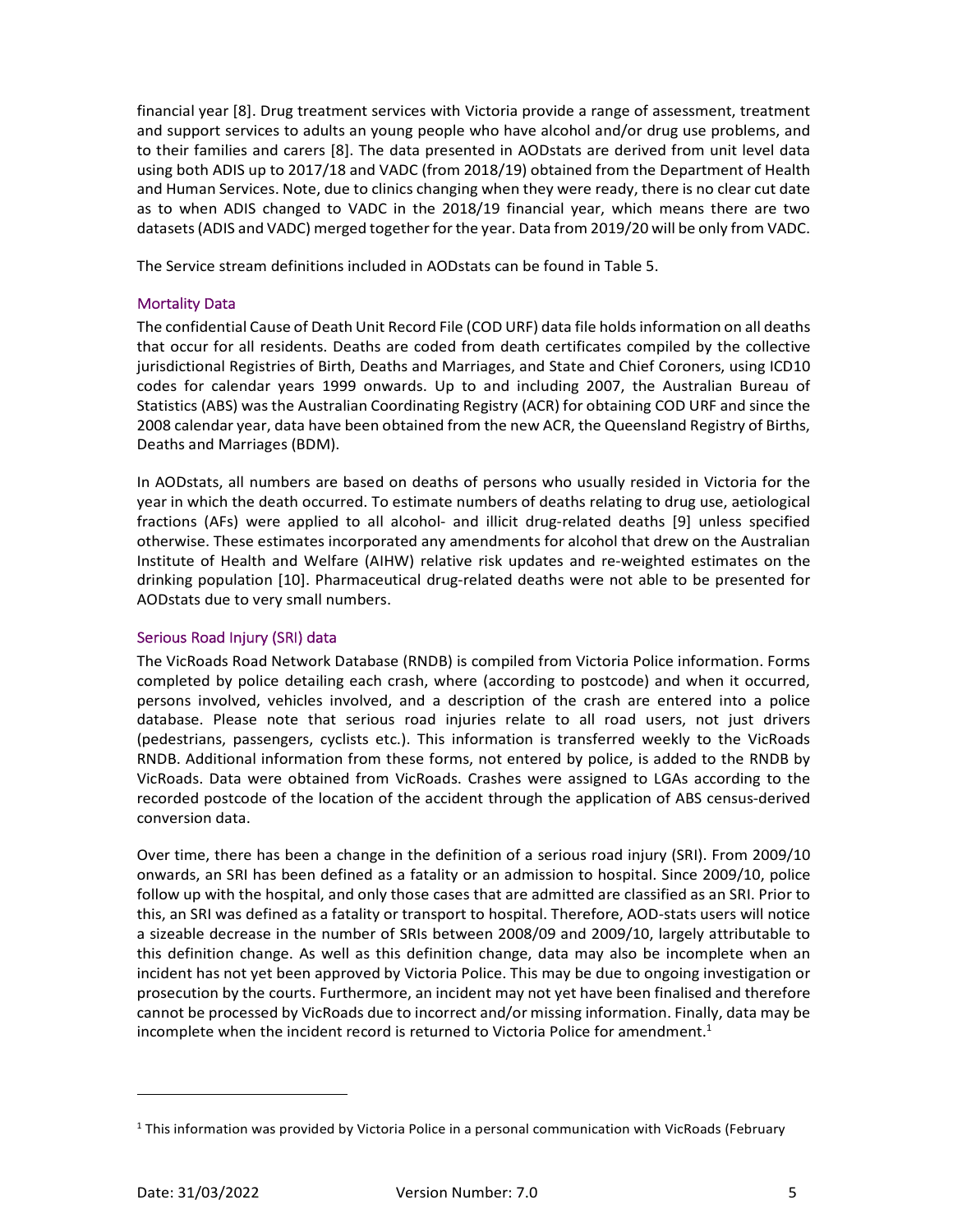SRI data were downloaded from VicRoads CrashStats (an online interactive statistics and mapping application for VicRoads RNDB road crashes) [11]. CrashStats updates this online data on a monthly basis and is downloaded from this link:

https://www.data.vic.gov.au/data/dataset/crash-stats-data-extract.

#### Law Enforcement Assistance Program (LEAP), Crime Statistics Agency (CSA)

The Victoria Police collate statistics on the number of reported incidents recorded for a variety of offence types on the Law Enforcement Assistance Program (LEAP), a computerised database established in 1993. Reported incidents of assault and family incidents (a measure of domestic violence) are recorded along with information on the location of the assault.

Data were obtained from Crime Statistics Agency (CSA), which collates statistics from the Victoria Police LEAP database. CSA conducts quality checks and processes the data before analysing the data to identify movements and potential trends. The resulting aggregated statistics are then signed off by the Chief Statistician, and crime statistics are released to the public every quarter via the CSA website. The datasets include: offences recorded, alleged offender incidents, victim reports, and family incidents. AODstats reports victim assaults and family incidents and is provided at an LGA level.

#### DirectLine, Turning Point

DirectLine (including Ice Advice and Pharmacotherapy Information) provides 24-hour telephone counselling, information, and referral services for Victorians to discuss alcohol- and other drugrelated issues. DirectLine is managed by HealthLink, a program of Turning Point. The NAMHSU@ TP team has access to data from July 1998 and conducts a variety of analyses for drug trend monitoring in Victoria.

Data were limited to valid DirectLine calls by removing all administrative, hoax, immediate hang up or wrong number calls, as defined by qualified counsellors. HealthLink manages several addictionrelated health information and referral telephone support services and calls for these services were also excluded from analysis. Specifically, telephone calls for the YSASline, Drug and Alcohol Clinical Advisory Service (DACAS), Youth Campaign calls and Gambler's Help, from Tasmania or from the Northern Territory were excluded.

#### Counselling Online, Turning Point

Counselling Online provides 24-hour online counselling, information and referral services, which is easily accessible and anonymous, for all people in Australia. For AODstats, all numbers are based on services of persons who usually resided in Victoria for the year in which the service occurred.

#### Needle and Syringe Program, DHHS

The Needle and Syringe Program (NSP) data have been collated from the Australian NSP Survey. It is an annual cross-sectional survey of NSP attendees across Australia that forms the basis of human immunodeficiency virus (HIV) and hepatitis C (HCV) surveillance among people who inject drugs in Australia. Monitoring behavioural indices of risk, in addition to infection prevalence, the Australian NSP Survey provides important information for planning prevention and treatment and also supporting policies and services. Each year during the designated survey week, all clients who attend selected NSPs are asked to complete a brief, anonymous questionnaire and to provide a capillary blood sample for HIV and HCV antibody testing. The questionnaire collected data on demographic characteristics, injecting behaviours, sexual behaviours, and history of BBV testing,

<u>.</u>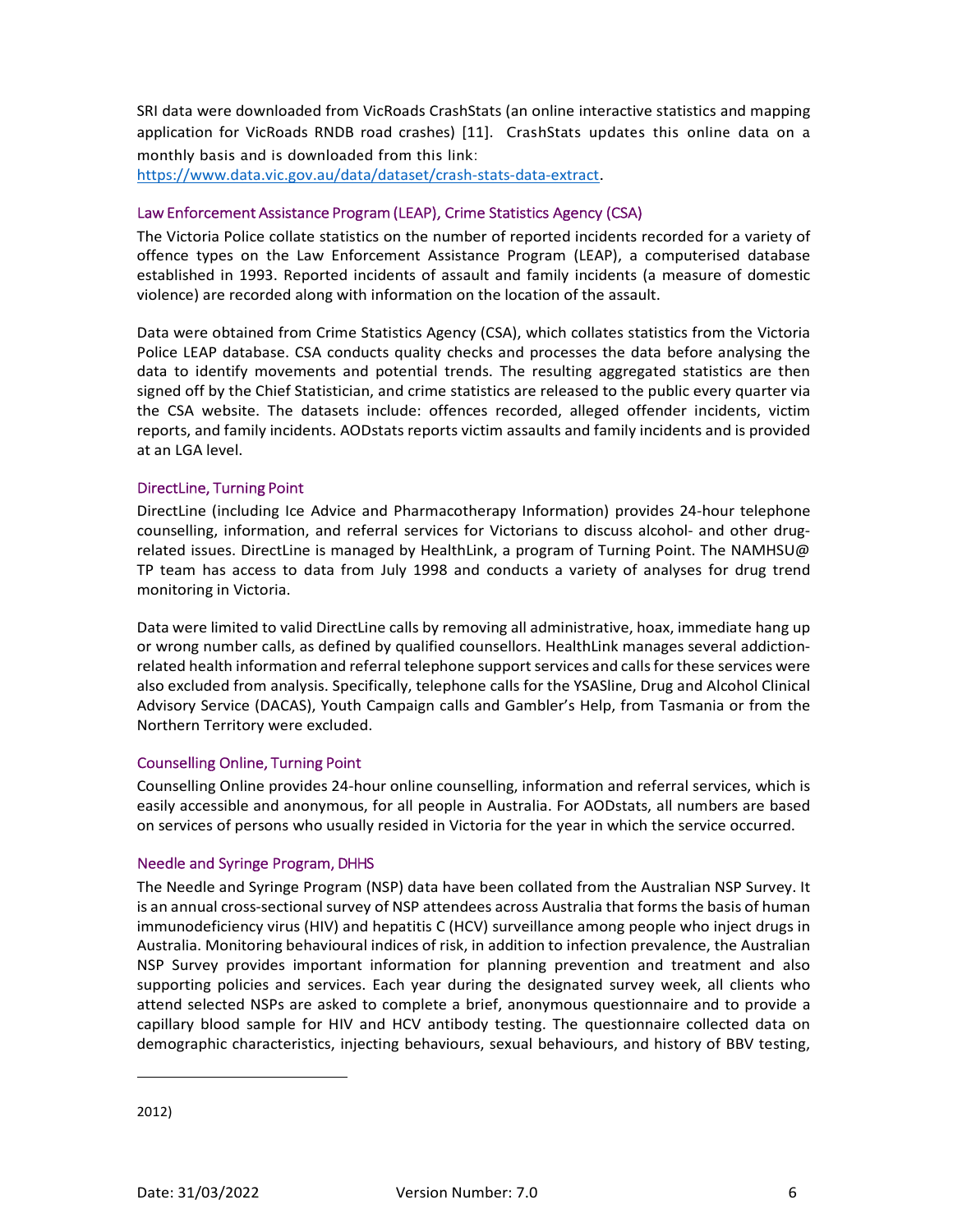imprisonment, and drug treatment. For AODstats, only data regarding needle distribution and returns are reported.

#### Opioid Replacement therapy, DHHS via AIHW

Opioid Replacement Therapy (ORT) data are collated from the Victorian Opioid Pharmacotherapy Program. Methadone and buprenorphine are used in the treatment of opioid dependence. These data are no longer included in AODstats as AIHW provide national data here:

https://www.aihw.gov.au/reports/alcohol-other-drug-treatment-services/national-opioidpharmacotherapy-statistics/data

#### HIV, Hepatitis B and C, Burnet Institute

The communicable diseases, epidemiology and surveillance program at Burnet Institute collects HIV, Hepatitis B and Hepatitis C data. The Victorian Department of Health provides this data and therefore is no longer reported on AODstats. The data can be found here:

https://www.health.vic.gov.au/infectious-diseases/interactive-infectious-disease-reports

#### DRUG CATEGORIES

The following drug categories are included on our site:

- 1. Alcohol: Indicates case of alcohol involvement (intoxication for Ambulance data), with or without other drug/substance involved.
- 2. Alcohol Only: Although other drugs cannot be absolutely ruled out in 'alcohol only' attendances, data indicates that the presentation was caused by alcohol and, as far as could be determined; no other substances were involved – Only available for Ambulance data
- 3. Amphetamines (Any): Indicates case where any amphetamine was involved.
- 4. Amphetamines (Crystal): Indicates case where crystal methamphetamine or 'ice' was involved. This category is a subset of Amphetamines (Any).
- 5. Analgesics: Indicates case where pain relief medications were involved, such as aspirin or paracetamol.
- 6. Antidepressants: Indicates cases where an antidepressant was involved, such as citalopram or sertraline.
- 7. Antipsychotics: Indicates cases where an antipsychotic was involved, such as amisulpride or quetiapine.
- 8. Benzodiazepines: Indicates case where a benzodiazepine was involved, such as alprazolam or diazepam.
- 9. Cannabis: Indicates case where cannabis or hashish was involved.
- 10. GHB (Gamma-hydroxybutyrate): Indicates case where GHB was involved.
- 11. Hallucinogens: Indicates case where a hallucinogen was involved, including LSD or mushrooms.
- 12. Heroin: Indicates case where any heroin was involved.
- 13. Heroin Overdose (responded to naloxone): Indicates case where heroin was involved in attendance and a positive response to the administration of naloxone was recorded.
- 14. Illicit Drugs (Any): Indicates case where any illicit drug was primarily involved in the event, including heroin, opioids, amphetamines, cannabis, stimulants, GHB, hallucinogens, inhalants, synthetic cannabis, or other illicit drugs not explicitly mentioned. It cannot be ruled out that other substances were not present.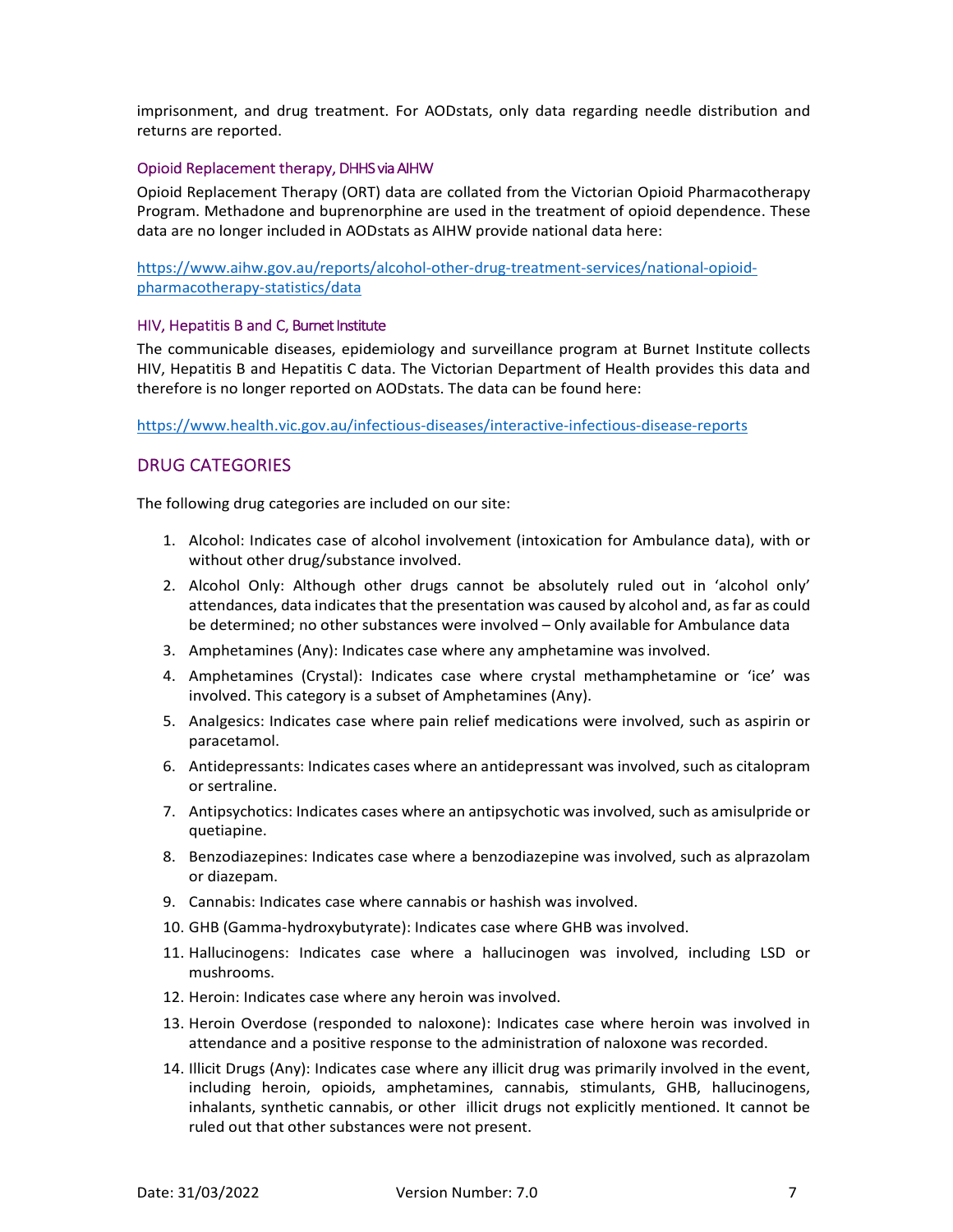- 15. Inhalants: Indicates case where any volatile substance, inhalant or solvent was involved, such as chrome or petrol.
- 16. Opioids: Indicates case where an opioid was involved, including opioid analgesics such as morphine or oxycodone.
- 17. Other Sedatives: Indicates case where a sedative (excluding opioids and benzodiazepines) was involved in the event, such as ketamine.
- 18. Other Stimulants (excluding amphetamines): Indicates case where a stimulant was involved, including cocaine or ecstasy.
- 19. Pharmaceutical Drugs (Any): Indicates case where a prescription or pharmaceutical drug was primarily involved in the event, including antidepressants, antipsychotics, benzodiazepines, analgesics, sedatives, pharmacotherapy, steroids or other medications (prescribed or non-prescribed) not explicitly mentioned. It cannot be ruled out that other substances were not present.
- 20. Pharmacotherapy: Indicates case where synthetic opioids were involved such as those used in ORT, including methadone and buprenorphine.

#### DATA EXTRACTION AND TRANSFORMATION

Some of the datasets obtained required further transformation prior to analysis.

Cases resulting from high-risk alcohol and other drug consumption were extracted from the overall datasets through the following procedure:

- 1. Ambulance data are manually coded for alcohol and other drugs
- 2. Hospital admissions containing alcohol- or drug-related ICD-10 diagnosis codes, as the primary diagnosis, were extracted from VAED.
- 3. Fatalities involving alcohol or drugs were extracted from Cause of Death (COD) Unit Record Files (URF) where aetiological fractions were then applied to estimate to alcohol or drugrelated harms
- 4. Alcohol hours were applied to Serious road injury data, using available time stamps, to determine alcohol harms

#### Determination of AOD-related ambulance events

Specialist NAMHSU@Turning Point project staff manually code for the drugs and substances involved in the event. A case is determined to be AOD-related if the immediate or recent over or inappropriate use of a substance or medication is assessed as significant to the reason for paramedic attendance. Chronic use of a substance alone is not sufficient for inclusion in the analysis. More specific details of these methods can be found here: https://journals.plos.org/plosone/article?id=10.1371/journal.pone.0228316 [5].

#### Estimation of aetiological fractions (AFs)

The AF provides an estimate of the likelihood that the case was caused by high-risk consumption of alcohol. An AF of 1.00 means that the case was definitely caused by high-risk alcohol consumption (for example, alcohol cardiomyopathy).

Mortality data used in AODstats estimates alcohol- and illicit drug-caused harm using AFs. These were based on the methods and results of the large meta-analysis conducted by English and colleagues [9]. The AFs calculated by English et al. [9] use low risk drinking (see table below for definition) as the basis for comparison. The AFs estimate the risk of a particular disease or condition for those drinking at hazardous and harmful levels compared with those who drink at low risk levels.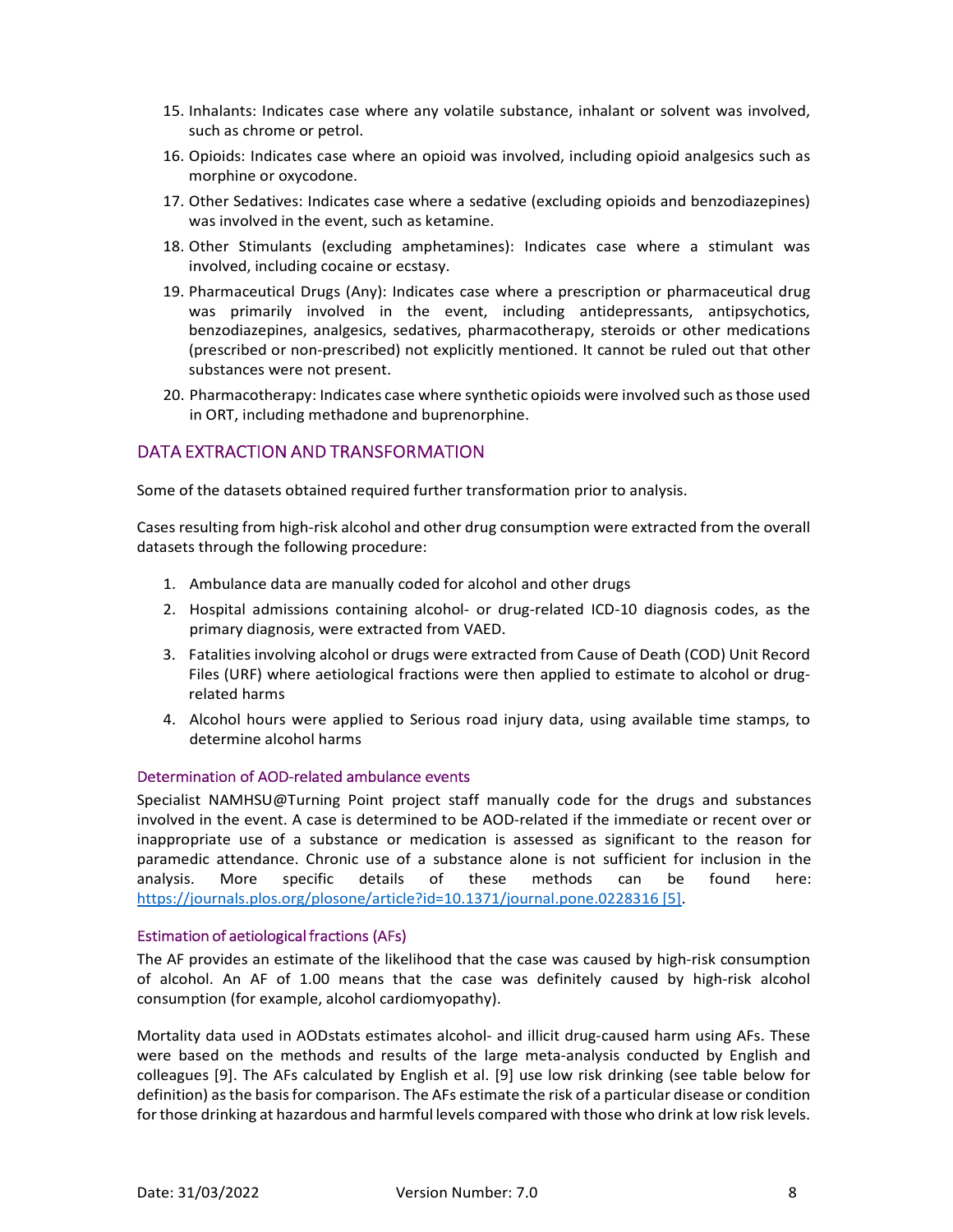In their update of the English et al.'s [9] work, the Australian Institute of Health and Welfare (AIHW) estimated AFs in which abstinence is the basis for comparison [10]. The AIHW AFs estimate the risk of a particular disease or condition for those who drink alcohol at any level, compared with those who do not drink at all.

English et al. [9]used low risk drinking as the base for comparison because they argued that policy in Australia is directed towards encouraging responsible drinking rather than abstinence, and thus estimates using abstinence as the base would not be so useful for policy makers. The English et al. [9] AF estimates, however, do not take abstinence into account at all. It can be argued that the comparison of most use for policy makers is between persons who drink at harmful or hazardous levels, and persons who abstain or drink at low risk levels.

| <b>Alcoholintake</b><br>level | Standard drinks per day<br>$(1$ standard drink = 10 g alcohol) |               |  |
|-------------------------------|----------------------------------------------------------------|---------------|--|
|                               | <b>Males</b><br><b>Females</b>                                 |               |  |
| 'Abstinence'                  | $0 - 0.25$                                                     | $0 - 0.25$    |  |
| Low risk                      | $0.26 - 4.00$                                                  | $0.26 - 2.00$ |  |
| Hazardous                     | $4.01 - 6.00$                                                  | $2.01 - 4.00$ |  |
| Harmful                       | $6.01+$<br>$5.01+$                                             |               |  |

TABLE 1: CLASSIFICATION OF ALCOHOL INTAKE LEVELS ACCORDING TO NHMRC GUIDELINES

Source: (English et al [9]), p.61

Within AODstats, the AFs based on indirect methods of estimation were re-estimated using abstinence and low risk drinking as the basis for comparison. The AFs used estimate the risk of a particular disease or condition for those drinking at hazardous and harmful levels, compared with those who abstain or drink at low risk levels (Table 1).

The main difference between the various approaches to AFs is in the case of ischemic heart disease. There is a significant body of evidence which suggests that moderate alcohol intake may have a protective effect against ischemic heart disease [9]. This protective effect appears to be fully realised within low drinking levels, and it appears that increased alcohol intake does not lead to any additional benefit. AFs which use abstinence as the base for comparison will therefore have a value assigned for ischemic heart disease (the value will be negative, as it will represent the proportion of cases of ischemic heart disease avoided through consumption of alcohol). The AFs used herein do not include a value for ischemic heart disease because low risk drinking and abstinence are used as the base for comparison. AFs were re-estimated for the following conditions: oropharyngeal cancer, oesophageal cancer, liver cancer, laryngeal cancer, breast cancer, hypertension, supraventricular arrhythmias, cholelithiasis, low birth weight, psoriasis, stroke, and fall injuries. For breast cancer, stroke, and fall injuries, the updated relative risk estimates in the recent AIHW meta-analysis were used [10]. For the other conditions, relative risks from English et al.'s [9] meta-analysis were used. The AFs were updated using estimates of prevalence of low risk, hazardous, and harmful alcohol consumption calculated by AIHW based on data from the 1995 Australian National Health Survey. .

#### Wholly (or partially) attributable alcohol- and/or drug-related hospitalisations

Applying an AF to diagnostic codes allows all conditions relating to alcohol to be considered.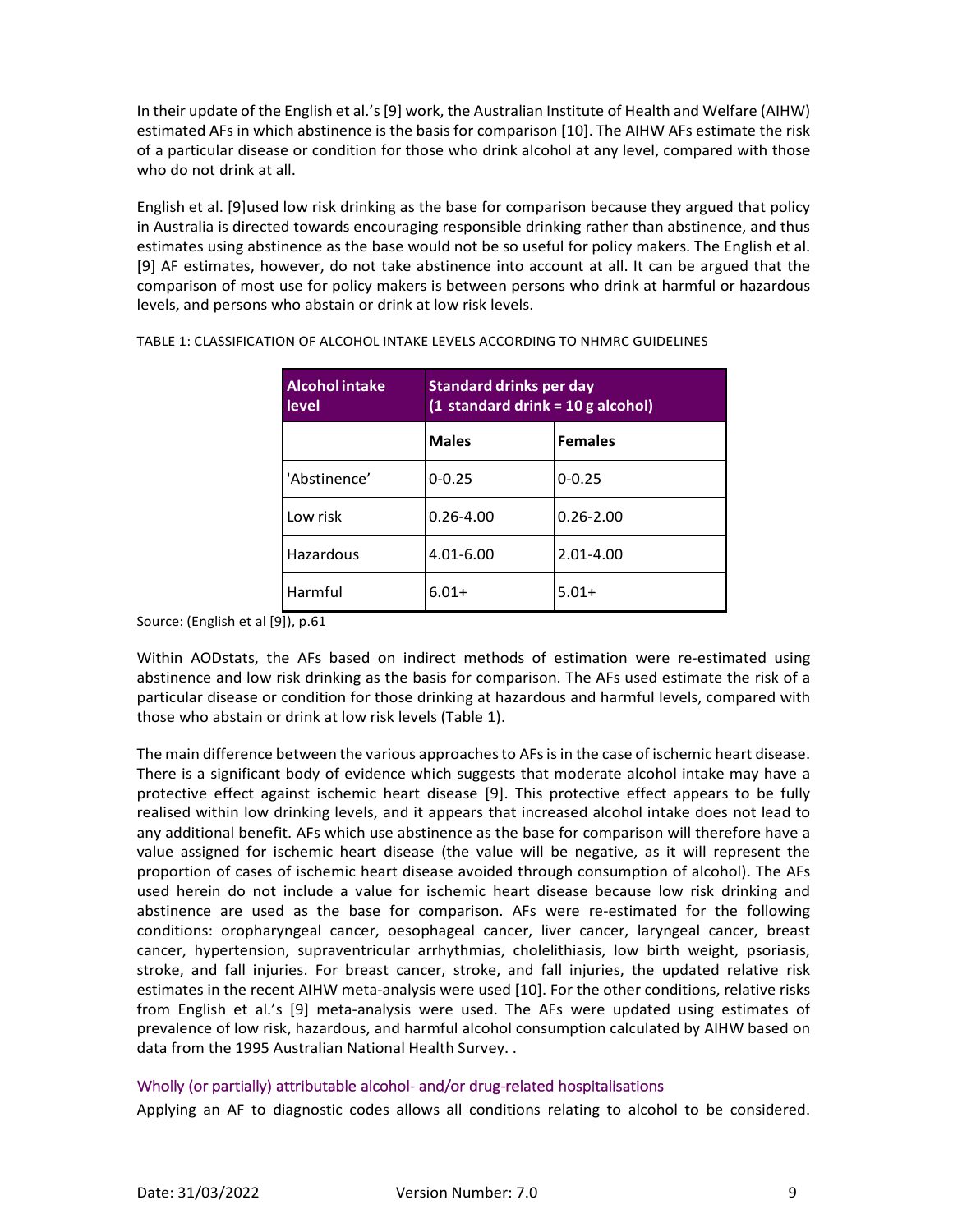However, an AF can only be reliably applied to the 'principal' diagnosis on admission. This excludes those diagnoses that contributed to the admission, but were not the principal diagnosis. However, it captures events such as assaults, falls, and accidents that are partially alcohol and/or drugrelated, which is a major strength. Meanwhile, a major critique of the AF method is the focus on the principal diagnosis only, which may lead to an underestimation of alcohol-attributable harms when utilising this approach.

Wholly (or partially) attributable alcohol and/or drug-related hospitalisations represents an alternative measure to the AF method described above. Using VAED data, admissions with a 'primary' diagnosis wholly (or partially) attributable to alcohol and or drugs were used for AODstats. This method considers all those diagnostic fields for each hospital admission coded as a primary diagnosis. That is, all codes were inspected for the existence of at least one diagnosis wholly (or partially) attributable to alcohol and/or drugs that was also considered to be a primary diagnosis (i.e. "P" in diagnostic field). Primary diagnoses are applied if they required 'commencement, alteration or adjustment of therapeutic treatment', 'diagnostic procedures', or 'increased clinical care and/or monitoring<sup>2</sup>. Lists of the diagnoses considered to be wholly (or partially) attributable to alcohol and/or drugs are provided in Table 2, Table 3 and Table 4.

| <b>ICD 10</b> | <b>Disease</b>                                                    | <b>ICD 10</b> | <b>Disease</b>                                                         |
|---------------|-------------------------------------------------------------------|---------------|------------------------------------------------------------------------|
| E24.4         | Alcohol-induced pseudo-Cushing's syndrome                         | <b>T51</b>    | Toxic effect of alcohol (AF=1)                                         |
| F10           | Mental and behavioural disorders due to use<br>of alcohol (AF=1)  | T51.0         | Toxic effect of ethanol (AF=1)                                         |
| F10.0         | Acute intoxication (AF=1)                                         | T51.1         | Toxic effect of methanol (AF=1)                                        |
| F10.1         | Harmful use (AF=1)                                                | T51.8         | Toxic effect of other alcohols (AF=1)                                  |
| F10.10        | Alcohol abuse, uncomplicated (AF=1)                               | T51.9         | Toxic effect of unspecified alcohol (AF=1)                             |
| F10.12        | Alcohol abuse with intoxication (AF=1)                            | X45           | Accidental poisoning by and exposure to<br>alcohol (AF=1)              |
| F10.14        | Alcohol abuse with alcohol-induced mood<br>disorder (AF=1)        | X65           | Intentional self-poisoning by and exposure to<br>alcohol               |
| F10.15        | Alcohol abuse with alcohol-induced psychotic<br>disorder (AF=1)   | Y15           | Poisoning by and exposure to alcohol,<br>undetermined intent           |
| F10.18        | Alcohol abuse with other alcohol-induced<br>disorders (AF=1)      | Y90           | Evidence of alcohol involvement determined by<br>blood alcohol level   |
| F10.19        | Alcohol abuse with unspecified alcohol-induced<br>disorder (AF=1) | Y90.0         | Blood alcohol level of less than 20 mg/100 ml                          |
| F10.2         | Dependence syndrome (AF=1)                                        | Y90.1         | Blood alcohol level of 20-39 mg/100 ml                                 |
| F10.3         | Withdrawal state (AF=1)                                           | Y90.2         | Blood alcohol level of 40-59 mg/100 ml                                 |
| F10.4         | Withdrawal state with delirium (AF=1)                             | Y90.3         | Blood alcohol level of 60-79 mg/100 ml                                 |
| F10.5         | Psychotic disorder (AF=1)                                         | Y90.4         | Blood alcohol level of 80-99 mg/100 ml                                 |
| F10.6         | Amnesic syndrome (AF=1)                                           | Y90.5         | Blood alcohol level of 100-119 mg/100 ml                               |
| F10.7         | Residual and late-onset psychotic disorder<br>$(AF=1)$            | Y90.6         | Blood alcohol level of 120-199 mg/100 ml                               |
| F10.8         | Other mental and behavioural disorders<br>$(AF=1)$                | Y90.7         | Blood alcohol level of 200-239 mg/100 ml                               |
| F10.9         | Unspecified mental and behavioural disorders<br>$(AF=1)$          | Y90.8         | Blood alcohol level of 240 mg/100 ml or more                           |
| G31.2         | Degeneration of nervous system due to<br>alcohol                  | Y90.9         | Presence of alcohol in blood, level not specified                      |
| G62.1         | Alcoholic polyneuropathy (AF=1)                                   | Y91           | Evidence of alcohol involvement determined by<br>level of intoxication |
| G72.1         | Alcoholic myopathy                                                | Y90           | Evidence of alcohol involvement determined                             |

TABLE 2: DISEASE CONDITIONS WHICH ARE BY DEFINITION ALCOHOL-RELATED

<u>.</u>

<sup>&</sup>lt;sup>2</sup> Source: Victorian Additions to the Australian Coding Standards, Department of Human Services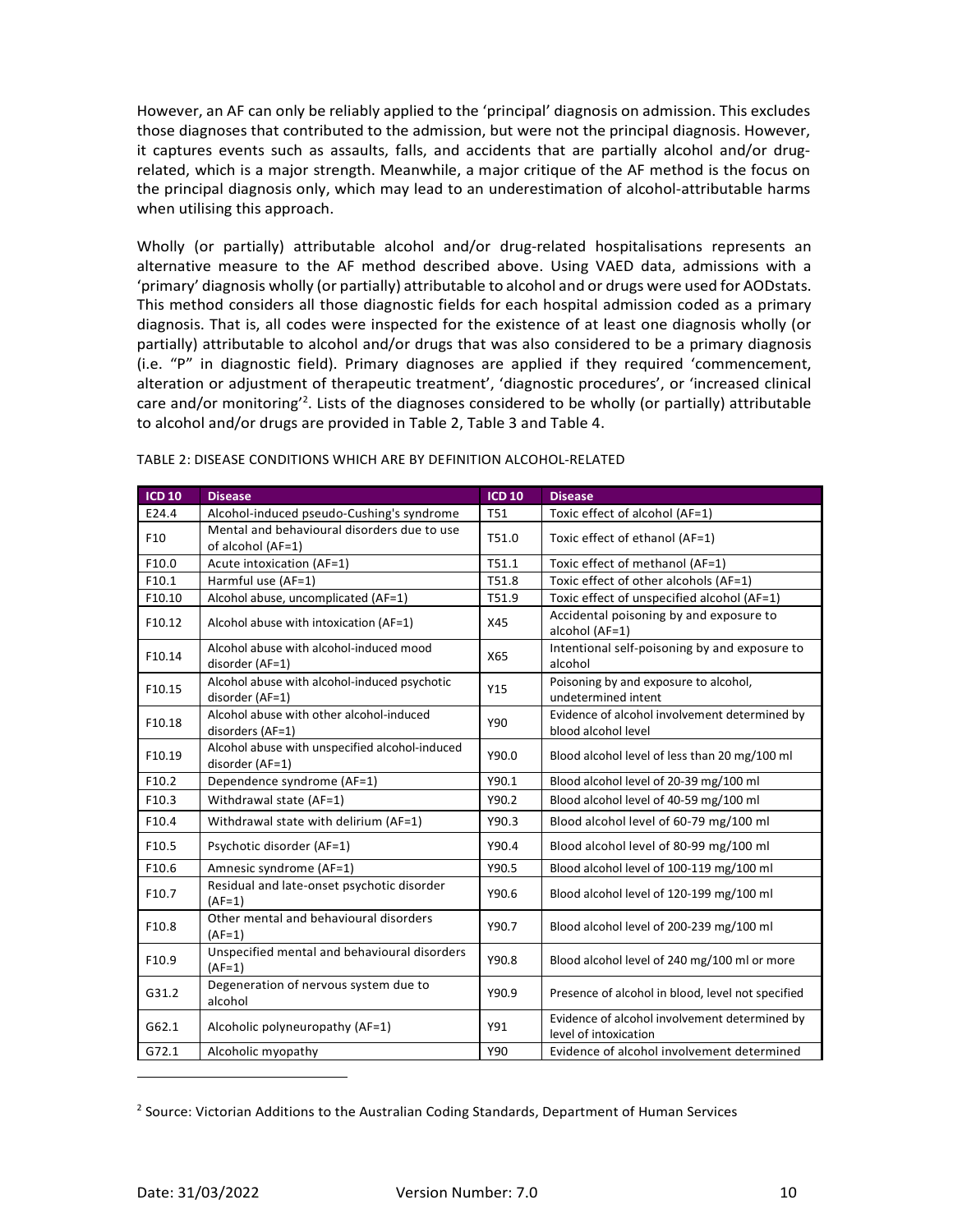|        |                                                                |       | by blood alcohol level                                                 |  |
|--------|----------------------------------------------------------------|-------|------------------------------------------------------------------------|--|
| 142.6  | Alcoholic cardiomyopathy (AF=1)                                | Y90.0 | Blood alcohol level of less than 20 mg/100 ml                          |  |
| K29.2  | Alcoholic gastritis (AF=1)                                     | Y90.1 | Blood alcohol level of 20-39 mg/100 ml                                 |  |
| K29.20 | Alcoholic gastritis without hemorrhage (AF=1)                  | Y90.2 | Blood alcohol level of 40-59 mg/100 ml                                 |  |
| K29.21 | Alcoholic gastritis with hemorrhage (AF=1)                     | Y90.3 | Blood alcohol level of 60-79 mg/100 ml                                 |  |
| K70    | Alcoholic liver disease (AF=1)                                 | Y90.4 | Blood alcohol level of 80-99 mg/100 ml                                 |  |
| K70.0  | Alcoholic fatty liver (AF=1)                                   | Y90.5 | Blood alcohol level of 100-119 mg/100 ml                               |  |
| K70.1  | Alcoholic hepatitis (AF=1)                                     | Y90.6 | Blood alcohol level of 120-199 mg/100 ml                               |  |
| K70.2  | Alcoholic fibrosis and sclerosis of liver (AF=1)               | Y90.7 | Blood alcohol level of 200-239 mg/100 ml                               |  |
| K70.3  | Alcoholic cirrhosis of liver (AF=1)                            | Y90.8 | Blood alcohol level of 240 mg/100 ml or more                           |  |
| K70.4  | Alcoholic hepatic failure (AF=1)                               | Y90.9 | Presence of alcohol in blood, level not specified                      |  |
| K70.9  | Alcoholic liver disease, unspecified (AF=1)                    | Y91   | Evidence of alcohol involvement determined by<br>level of intoxication |  |
| K85.2  | Alcohol-induced acute pancreatitis (AF=1)                      | Y91.0 | Mild alcohol intoxication                                              |  |
| K86.0  | Alcohol-induced chronic pancreatitis (AF=1)                    | Y91.1 | Moderate alcohol intoxication                                          |  |
| 035.4  | Maternal care for (suspected) damage to<br>foetus from alcohol | Y91.2 | Severe alcohol intoxication                                            |  |
| P04.3  | Foetus and newborn affected by maternal use<br>of alcohol      | Y91.3 | Very severe alcohol intoxication                                       |  |
| Q860   | Fetal alcohol syndrome (dysmorphic)                            | Y91.9 | Alcohol involvement, not otherwise specified                           |  |
| R78.0  | Finding of alcohol in blood                                    | Z72.1 | Problems related to lifestyle: Alcohol use                             |  |

#### TABLE 3: DISEASE CONDITIONS WHICH ARE BY DEFINITION ILLICIT DRUG-RELATED

| <b>ICD10</b>                                                                                                                                                                                                                                             | <b>Disease</b>                                                                                                                                                                                                                          | <b>AODstats sub-</b><br>category of<br>drug |
|----------------------------------------------------------------------------------------------------------------------------------------------------------------------------------------------------------------------------------------------------------|-----------------------------------------------------------------------------------------------------------------------------------------------------------------------------------------------------------------------------------------|---------------------------------------------|
| T43.62                                                                                                                                                                                                                                                   | Poisoning by amphetamines (AF=1)                                                                                                                                                                                                        | Amphetamines                                |
| $F12.0 - F12.9$                                                                                                                                                                                                                                          | Mental and behavioural disorders due to use of cannabinoids (AF=1)                                                                                                                                                                      | Cannabis                                    |
| T40.7                                                                                                                                                                                                                                                    | Poisoning by narcotics and psychodysleptics [hallucinogens]: Cannabis (AF=1)                                                                                                                                                            | Cannabis                                    |
| $F16.0 - F16.9$                                                                                                                                                                                                                                          | Mental and behavioural disorders due to use of hallucinogens (AF=1)                                                                                                                                                                     | Hallucinogen                                |
| R78.3                                                                                                                                                                                                                                                    | Finding of hallucinogen in blood                                                                                                                                                                                                        | Hallucinogen                                |
| T40.8                                                                                                                                                                                                                                                    | Poisoning by narcotics and psychodysleptics [hallucinogens]: LSD (AF=1)                                                                                                                                                                 | Hallucinogen                                |
| T40.9                                                                                                                                                                                                                                                    | Poisoning by narcotics and psychodysleptics [hallucinogens]: Hallucinogens<br>(mescaline, psilocin, psilocybine) (AF=1)                                                                                                                 | Hallucinogen                                |
| T40.1                                                                                                                                                                                                                                                    | Poisoning by narcotics and psychodysleptics [hallucinogens]: Heroin (AF=1)                                                                                                                                                              | Heroin                                      |
| $F18.0 - F18.9$                                                                                                                                                                                                                                          | Mental and behavioural disorders due to use of volatile solvents (AF=1)                                                                                                                                                                 | Inhalant                                    |
| T41.0                                                                                                                                                                                                                                                    | Poisoning by Inhaled anaesthetics                                                                                                                                                                                                       | Inhalant                                    |
| T51.2                                                                                                                                                                                                                                                    | Toxic effects of 2-Propanol                                                                                                                                                                                                             |                                             |
| T51.3                                                                                                                                                                                                                                                    | Toxic effects of fusel oil                                                                                                                                                                                                              | Inhalant                                    |
| T52                                                                                                                                                                                                                                                      | Toxic effects of organic solvents                                                                                                                                                                                                       | Inhalant                                    |
| $T52 - T52.9$                                                                                                                                                                                                                                            | Toxic effects of organic solvents                                                                                                                                                                                                       | Inhalant                                    |
| $T53 - T53.9$                                                                                                                                                                                                                                            | Toxic effects of halogen derivatives of aliphatic and aromatic hydrocarbons                                                                                                                                                             | Inhalant                                    |
| X46                                                                                                                                                                                                                                                      | Accidental poisoning by and exposure to organic solvents and halogenated<br>hydrocarbons and their vapour (Incl: benzene and homologues, carbon<br>tetrachloride [tetrachloromethane], chlorofluorocarbons, petroleum<br>(derivatives)) |                                             |
| X47                                                                                                                                                                                                                                                      | Accidental poisoning by and exposure to other gases and vapours                                                                                                                                                                         | Inhalant                                    |
| Intentional self-poisoning by and exposure to organic solvents and halogenated<br>hydrocarbons and their vapours (Incl: benzene and homologues, carbon<br>X66<br>tetrachloride [tetrachloromethane], chlorofluorocarbons, petroleum<br>(derivatives))    |                                                                                                                                                                                                                                         | Inhalant                                    |
| X67                                                                                                                                                                                                                                                      | Intentional self-poisoning by and exposure to other gases and vapours                                                                                                                                                                   | Inhalant                                    |
| Poisoning by and exposure to organic solvents and halogenated hydrocarbons<br>and their vapour, undetermined intent (Incl: benzene and homologues, carbon<br>Y16<br>tetrachloride [tetrachloromethane], chlorofluorocarbons, petroleum<br>(derivatives)) |                                                                                                                                                                                                                                         | Inhalant                                    |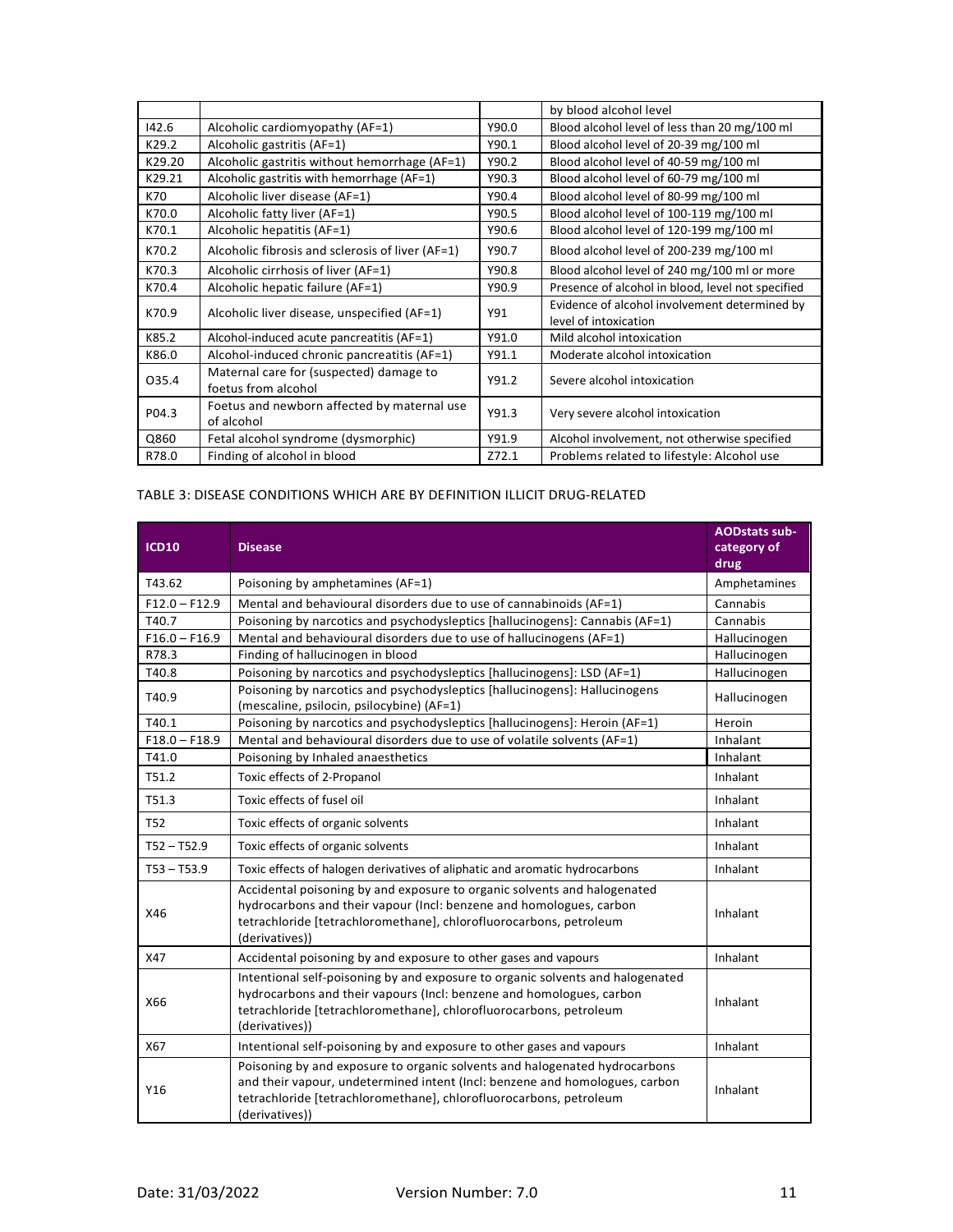| Y17                                                                                                                               | Poisoning by and exposure to other gases and vapours                                                                            | Inhalant      |
|-----------------------------------------------------------------------------------------------------------------------------------|---------------------------------------------------------------------------------------------------------------------------------|---------------|
| $F11.0 - F11.9$                                                                                                                   | Mental and behavioural disorders due to use of opioids (AF=1)                                                                   | Opioid        |
| R78.1                                                                                                                             | Finding of opiate drug in blood                                                                                                 | Opioid        |
| T40.0                                                                                                                             | Poisoning by narcotics and psychodysleptics [hallucinogens]: Opium (AF=1)                                                       | Opioid        |
| T40.6                                                                                                                             | Poisoning by other and unspecified narcotics                                                                                    | Opioid        |
| $T40.2 -$<br>T40.4                                                                                                                | Poisoning by narcotics and psychodysleptics. (AF=1)                                                                             | Opioid        |
| $F14.0 - F14.9$                                                                                                                   | Mental and behavioural disorders due to use of cocaine (AF=1)                                                                   | Stimulant     |
| $F15.0 - F15.9$                                                                                                                   | Mental and behavioural disorders due to use of other stimulants, including<br>caffeine (AF=1)                                   | Stimulant     |
| R78.2                                                                                                                             | Finding of cocaine in blood                                                                                                     | Stimulant     |
| T40.5                                                                                                                             | Poisoning by narcotics and psychodysleptics [hallucinogens]: Cocaine (AF=1)                                                     | Stimulant     |
| Poisoning by psychotropic drugs [psychostimulants] with potential for use<br>$T43.6 -$<br>disorder (AF=1)                         |                                                                                                                                 | Stimulant     |
| T43.60                                                                                                                            | Poisoning by unspecified psychostimulants (AF=1)                                                                                |               |
| T43.63                                                                                                                            | Poisoning by methylphenidate (AF=1)                                                                                             | Stimulant     |
| T43.69                                                                                                                            | Poisoning by other psychostimulants (AF=1)                                                                                      | Stimulant     |
| 035.5                                                                                                                             | Maternal care for (suspected) damage to foetus by drug (drug addiction)                                                         | Other Illicit |
| P04.4                                                                                                                             | Fetus and newborn affected by maternal use of drugs of addiction                                                                | Other Illicit |
| R78.4                                                                                                                             | Finding of other drugs of addictive potential in blood                                                                          | Other Illicit |
| Accidental poisoning by and exposure to narcotics and psychodysleptics<br>X42<br>(hallucinogens), not elsewhere classified (AF=1) |                                                                                                                                 | Other Illicit |
| X62                                                                                                                               | Intentional self-poisoning by and exposure to narcotics and psychodysleptic<br>(hallucinogens), not elsewhere classified (AF=1) |               |
| Y12                                                                                                                               | Poisoning by and exposure to narcotics and psychodysleptics (hallucinogens), not<br>elsewhere classified, undetermined intent   |               |
| Z72.2                                                                                                                             | Problems related to lifestyle: Drug use                                                                                         | Other illicit |

#### TABLE 4: DISEASE CONDITIONS WHICH ARE BY DEFINITION PHARMACEUTICAL DRUG-RELATED

| <b>ICD10</b>        | <b>Disease</b>                                                                                                                                                                                                                                                                        | <b>AODstats sub-</b><br>category of drug |
|---------------------|---------------------------------------------------------------------------------------------------------------------------------------------------------------------------------------------------------------------------------------------------------------------------------------|------------------------------------------|
| $T39 - T39.9$       | Poisoning by non-opioid analgesics, antipyretics and antirheumatics.                                                                                                                                                                                                                  | Analgesics                               |
| X40                 | Accidental poisoning by and exposure to non-opioid analgesics, antipyretics<br>and antirheumatics (Incl: 4-aminophenol derivatives, nonsteroidal anti-<br>inflammatory drugs [NSAID], pyrazolone derivatives, salicylates).                                                           | Analgesics                               |
| X60                 | Intentional self-poisoning by and exposure to non-opioid analgesics,<br>antipyretics and antirheumatics (Incl: 4-aminophenol derivatives,<br>nonsteroidal anti-inflammatory drugs [NSAID], pyrazolone derivatives,<br>salicylates).                                                   | Analgesics                               |
| Y10                 | Poisoning by and exposure to non-opioid analgesics, antipyretics and<br>antirheumatics, undetermined intent (Incl: 4-aminophenol derivatives,<br>nonsteroidal anti-inflammatory drugs [NSAID], pyrazolone derivatives,<br>salicylates).                                               | Analgesics                               |
| $T43.0 -$<br>T43.2  | Poisoning by antidepressants (Including Tricyclic and tetracyclic<br>antidepressants, Monoamine-oxidase-inhibitor antidepressants, Other and<br>unspecified antidepressant                                                                                                            | Antidepressants                          |
| $T43.3 -$<br>T43.59 | Poisoning by antipsychotics (Including phenothiazine antipsychotics and<br>neuroleptics, butyrophenone and thiothixene neuroleptics, other and<br>unspecified antipsychotics and neuroleptics, unspecified antipsychotics and<br>neuroleptics, other antipsychotics and neuroleptics) | Antipsychotics                           |
| T42.5               | Poisoning by benzodiazepines                                                                                                                                                                                                                                                          | Benzodiazepines                          |
| $F13.0 -$<br>F13.9  | Mental and behavioural disorders due to use of sedatives or hypnotics.<br>$(AF=1)$                                                                                                                                                                                                    | Sedative                                 |
| $T41.0 -$<br>T41.5  | Poisoning by anesthetics                                                                                                                                                                                                                                                              | Sedative                                 |
| $T42.0 -$<br>T42.3  | Poisoning by antiepileptic, sedative-hypnotic and antiparkinsonism drugs.<br>(Including Hydantoin derivatives, iminostilbenes, Succinimides and<br>oxazolidinediones, barbiturates))                                                                                                  | Sedative                                 |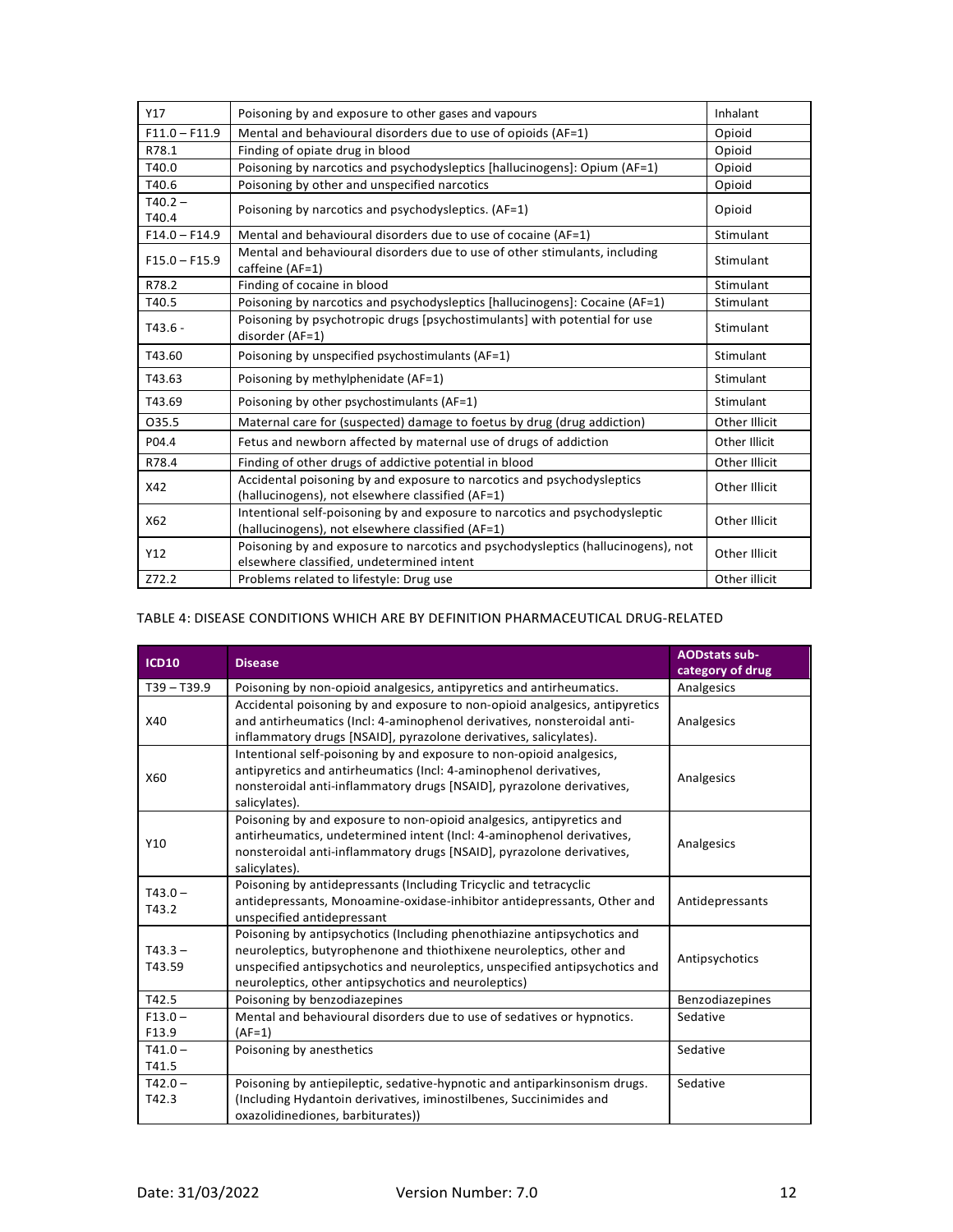| $T42.5 -$<br>T42.8 | Poisoning by antiepileptic, sedative-hypnotic and antiparkinsonism drugs.<br>(Including Mixed antiepileptics, other and unspecified antiepileptic and                                                                                                                                                                                 | Sedative             |
|--------------------|---------------------------------------------------------------------------------------------------------------------------------------------------------------------------------------------------------------------------------------------------------------------------------------------------------------------------------------|----------------------|
|                    | sedative-hypnotic drugs, antiparkinsonism drugs and other central muscle-<br>tone depressants)                                                                                                                                                                                                                                        |                      |
| R78.5              | Finding of psychotropic drug in blood                                                                                                                                                                                                                                                                                                 | Other pharmaceutical |
| R78.6              | Finding of steroid agent in blood                                                                                                                                                                                                                                                                                                     | Other pharmaceutical |
| $T36.0 -$<br>T36.9 | Poisoning by systemic antibiotics.                                                                                                                                                                                                                                                                                                    | Other pharmaceutical |
| $T37.0 -$<br>T37.9 | Poisoning by other systemic anti-infectives and antiparasitics.                                                                                                                                                                                                                                                                       | Other pharmaceutical |
| $T38.0 -$<br>T38.9 | Poisoning by hormones and their synthetic substitutes and antagonists.                                                                                                                                                                                                                                                                | Other pharmaceutical |
| T43                | Poisoning by psychotropic drugs, not elsewhere classified                                                                                                                                                                                                                                                                             | Other pharmaceutical |
| $T43.8 -$<br>T43.9 | Poisoning by psychotropic drugs, other or unspecified                                                                                                                                                                                                                                                                                 | Other pharmaceutical |
| T44 – T44.9        | Poisoning by drugs primarily affecting the autonomic nervous system.                                                                                                                                                                                                                                                                  | Other pharmaceutical |
| T45-T45.9          | Poisoning by primarily systemic and haematological agents.                                                                                                                                                                                                                                                                            | Other pharmaceutical |
| T46 – T46.9        | Poisoning by agents primarily affecting the cardiovascular system.                                                                                                                                                                                                                                                                    | Other pharmaceutical |
| $T47 - T47.9$      | Poisoning by agents primarily affecting the gastrointestinal system.                                                                                                                                                                                                                                                                  | Other pharmaceutical |
| T48-T48.7          | Poisoning by agents primarily affecting acting on smooth and skeletal<br>muscles and the respiratory system.                                                                                                                                                                                                                          | Other pharmaceutical |
| $T49 - T49.9$      | Poisoning by topical agents primarily affecting skin and mucous membrane<br>and by opthalmological, otorhinolaryngological and dental drugs.                                                                                                                                                                                          | Other pharmaceutical |
| T50-T50.9          | Poisoning by diuretics and other and unspecified drugs, medicaments and<br>biological substances.                                                                                                                                                                                                                                     | Other pharmaceutical |
| X41                | Accidental poisoning by and exposure to antiepileptic, sedative-hypnotic,<br>antiparkinsonism and psychotropic drugs (Incl: antidepressants,<br>barbiturates, hydantoin derivatives, iminostilbenes, methaqualone,<br>compounds, neuroleptics, psychostimulants, succinimides and<br>oxazolidinediones, tranquilizers). (AF=1)        | Other pharmaceutical |
| X43                | Accidental poisoning by and exposure to other drugs acting on the<br>autonomic nervous system                                                                                                                                                                                                                                         | Other pharmaceutical |
| X44                | Accidental poisoning by and exposure to other and unspecified drugs,<br>medicaments and biological substances                                                                                                                                                                                                                         | Other pharmaceutical |
| X61                | Intentional self-poisoning by and exposure to antiepileptic, sedative-<br>hypnotic, antiparkinsonism and psychotropic drugs (Incl: antidepressants,<br>barbiturates, hydantoin derivatives, iminostilbenes, methaqualone,<br>compounds, neuroleptics, psychostimulants, succinimides and<br>oxazolidinediones, tranquilizers). (AF=1) | Other pharmaceutical |
| X63                | Intentional self-poisoning by and exposure to other drugs acting on the<br>autonomic nervous system                                                                                                                                                                                                                                   | Other pharmaceutical |
| X64                | Intentional self-poisoning by and exposure to other and unspecified drugs,<br>medicaments and biological substances                                                                                                                                                                                                                   | Other pharmaceutical |
| Y11                | Poisoning by and exposure to antiepileptic, sedative-hypnotic,<br>antiparkinsonism and psychotropic drugs, undetermined intent (Incl:<br>antidepressants, barbiturates, hydantoin derivatives, iminostilbenes,<br>methaqualone, compounds, neuroleptics, psychostimulants, succinimides<br>and oxazolidinediones, tranquilizers).     | Other pharmaceutical |
| Y13                | Poisoning by and exposure to other drugs acting on the autonomic nervous<br>system, undetermined intent                                                                                                                                                                                                                               | Other pharmaceutical |
| Y14                | Poisoning by and exposure to other and unspecified drugs, medicaments<br>and biological substances, undetermined intent                                                                                                                                                                                                               | Other pharmaceutical |

#### Victorian Alcohol and drug collection (VADC)

The spectrum of community-based and residential treatment option for people with alcohol and drug-related harms are categorised into the following service streams:

TABLE 5: VADC SERVICE STREAM DEFINITIONS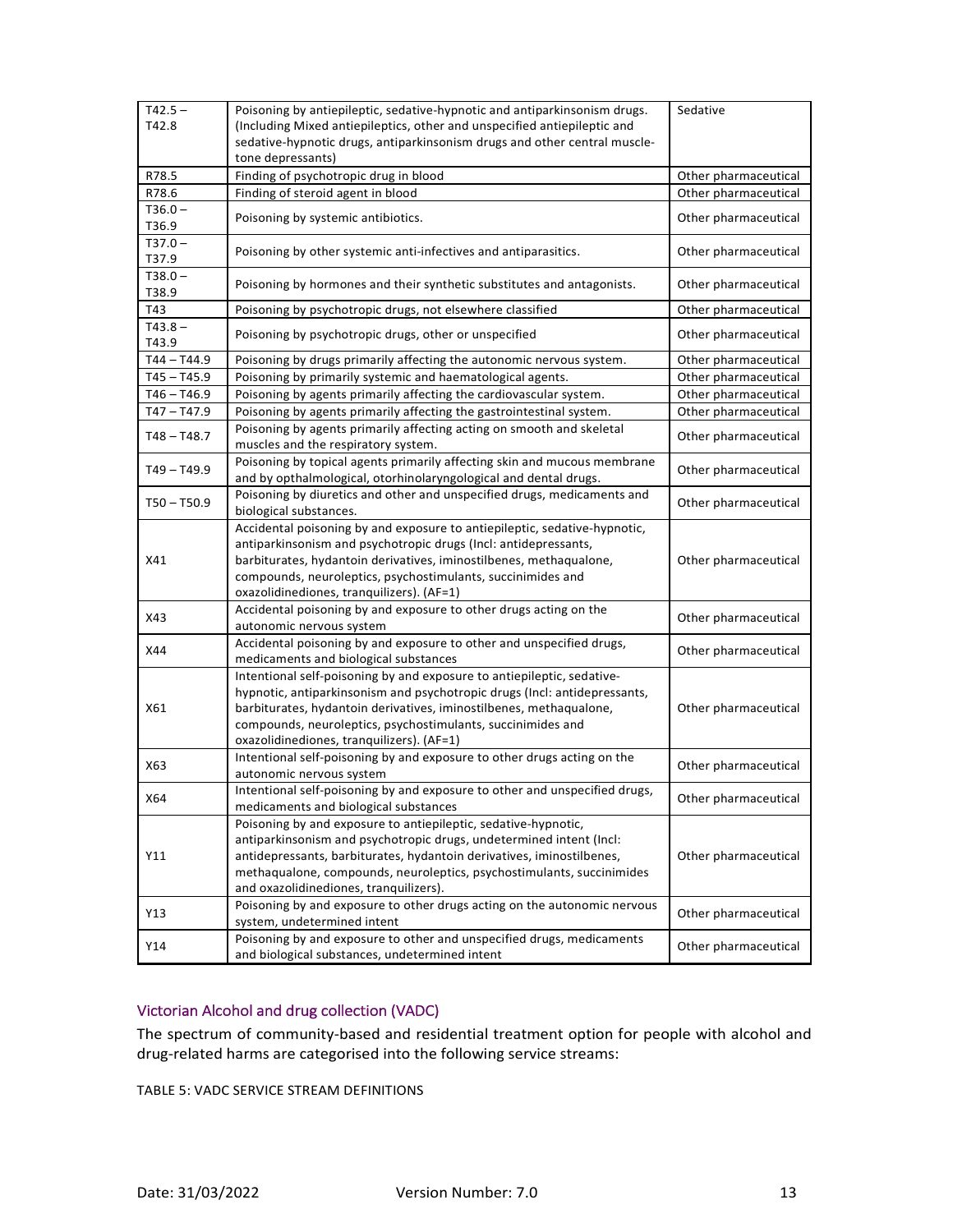| <b>Service Stream</b>                                        | Description                                                                                                                                                                                                                                                                                                                                                                                                                                                                                                           |
|--------------------------------------------------------------|-----------------------------------------------------------------------------------------------------------------------------------------------------------------------------------------------------------------------------------------------------------------------------------------------------------------------------------------------------------------------------------------------------------------------------------------------------------------------------------------------------------------------|
| Counselling                                                  | Counselling services incorporate face-to-face, online and telephone services<br>for individuals and, in some instances, their families, as well as group<br>counselling and day programs. Counselling can range from a brief intervention<br>or single session to extended periods of one-to-one engagement or group<br>work.                                                                                                                                                                                         |
| Non-residential<br>withdrawal                                | Non-residential withdrawal services support people to safely withdraw from<br>alcohol and other drug dependence in community settings, in coordination<br>with medical services such as hospitals and general practitioners.                                                                                                                                                                                                                                                                                          |
| Residential withdrawal                                       | Residential withdrawal services support clients to safely withdraw from<br>alcohol and other drug dependence in a supervised residential or hospital<br>facility. These services support people with complex needs or those whose<br>family and accommodation circumstances are less stable and unsuited to non-<br>residential withdrawal.                                                                                                                                                                           |
| Therapeutic day<br>rehabilitation                            | Therapeutic day rehabilitation is a non-residential treatment option that offers<br>an intensive structured program over a period of weeks, which includes both<br>counselling and a range of other elements designed to build life skills and<br>promote general wellbeing, such as financial management and nutrition                                                                                                                                                                                               |
| Residential<br>rehabilitation                                | Residential rehabilitation provides a safe and supportive environment for<br>people who are not able to reduce or overcome their drug use issues through<br>other programs. Residential rehabilitation works to address underlying issues<br>leading to their drug use, providing a range of interventions, such as individual<br>and group counselling with an emphasis on mutual self-help and peer<br>community, and supported reintegration into the community.                                                   |
| Care recovery &<br>coordination                              | For people with complex needs, care and recovery coordination is available to<br>support people to navigate treatment and access appropriate services. It also<br>supports a person to plan for exit from treatment and to access other services<br>that can assist with health and wellbeing needs such as housing, training,<br>education and employment, or other support that can help prevent relapse                                                                                                            |
| Ante & Post-natal<br>support                                 | Provide specialist clinical services to pregnant women and their infants. The<br>services include medical care, counselling, assessment, support and<br>withdrawal services to women affected by complex substance use. As well as<br>alcohol dependence, and assessment and care of infants exposed to AOD<br>during pregnancy.                                                                                                                                                                                      |
| <b>Bridging support</b>                                      | Provide bridging support in the form of regular contact which aims to support<br>client engagement, retention, motivation and stability while clients wait for<br>assessment and treatment                                                                                                                                                                                                                                                                                                                            |
| Brief intervention (incl.<br>single sessions with<br>family) | Provide brief interventions in the form of education and advice that aims to<br>achieve a short-term reduction in harm associated with AOD use. This may<br>include crisis intervention, harm reduction measures, relapse prevention<br>planning, and support for co-occurring issues, such as mental health<br>If appropriate, intake providers can provide brief interventions or single<br>session therapy for families and significant others and refer to counselling<br>services where this need is identified. |
| Client education                                             | The Victorian Government funds a number of agencies to provide targeted<br>information, education and awareness around safer drug use. Providing drug                                                                                                                                                                                                                                                                                                                                                                 |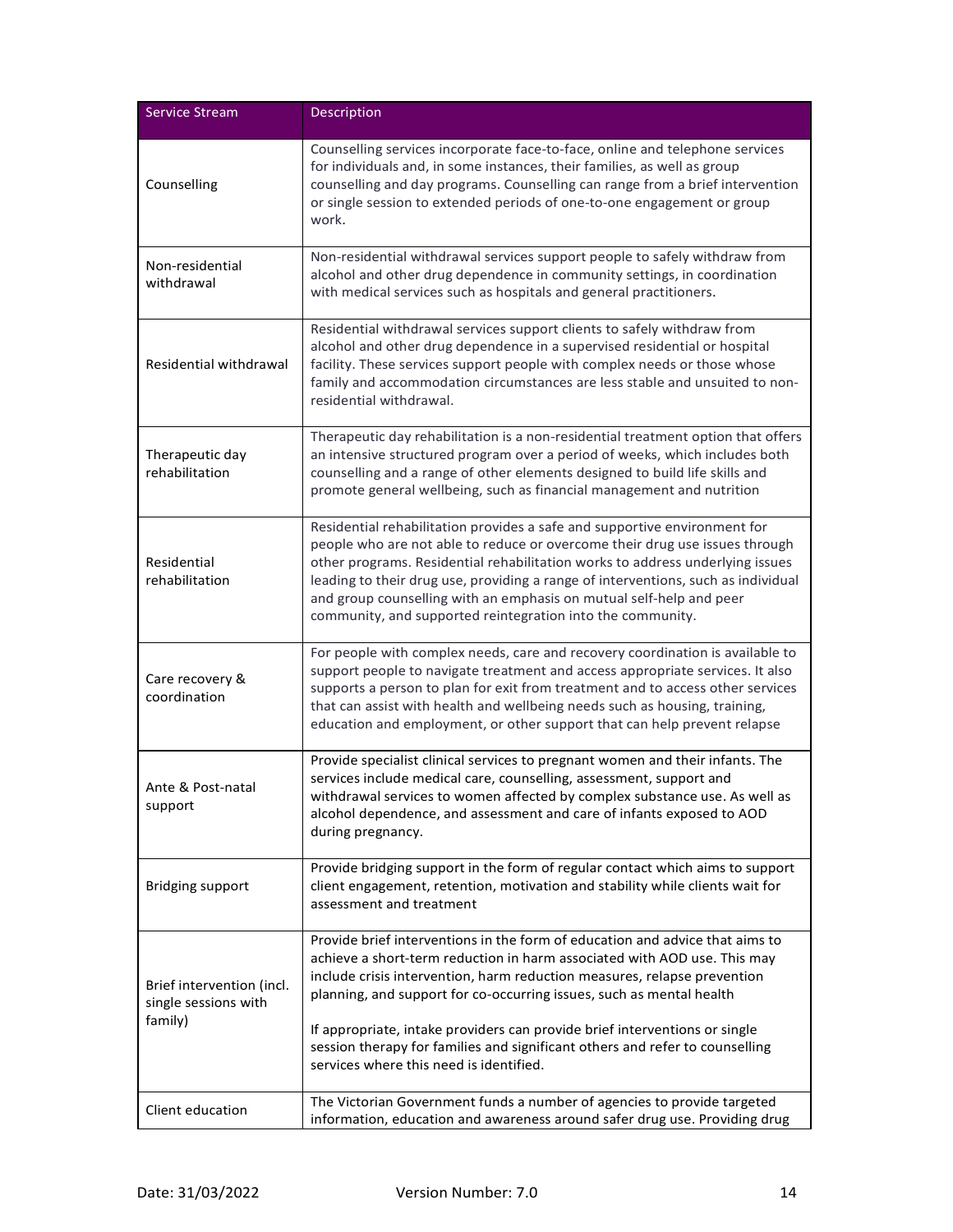| program                        | users, peer workers and other harm reduction workers with access to<br>information and training better equips them to manage and respond to<br>problematic drug use.<br>Providing a range of educational material and information specifically tailored<br>to illicit drug users can help reduce fatal overdoses and risky drug taking<br>behaviours that result in significant harm for individuals and the wider<br>community.                                                                                                                                                                                                                                                                                                                                                      |
|--------------------------------|---------------------------------------------------------------------------------------------------------------------------------------------------------------------------------------------------------------------------------------------------------------------------------------------------------------------------------------------------------------------------------------------------------------------------------------------------------------------------------------------------------------------------------------------------------------------------------------------------------------------------------------------------------------------------------------------------------------------------------------------------------------------------------------|
| Comprehensive<br>assessment    | The assessment function supports client pathways to all Victorian services,<br>inclusive of youth, adult, residential and non-residential, Aboriginal, state and<br>commonwealth-funded AOD services. Person-centred treatment is a<br>governing principle in the delivery of assessment services.<br>Comprehensive assessment continues to consider the full potential needs of<br>each client (not just the services available within the treatment provider<br>conducting the assessment).                                                                                                                                                                                                                                                                                         |
| Day program (Youth)            | Youth services offer treatment and support to vulnerable young people who<br>are aged 12 to 25 years, and their friends and family, to help address their<br>alcohol and other drug use issues. The approach integrates a range of other<br>services including mental health, education, health, housing, and child<br>protection and family services                                                                                                                                                                                                                                                                                                                                                                                                                                 |
| Follow up                      | Make follow-up contact with standard clients at three and 12 months post-<br>treatment exit to:<br>track progress of recovery post-treatment<br>support re-engagement with AOD treatment services or other<br>supports, where appropriate.                                                                                                                                                                                                                                                                                                                                                                                                                                                                                                                                            |
| Intake                         | The catchment-based intake function provides local knowledge to support<br>client pathways to all Victorian AOD services, inclusive of youth, adult,<br>residential and non-residential, Aboriginal, state and commonwealth-funded<br>AOD services. Intake services assist people to navigate the AOD service system<br>and engage proactively with treatment providers on behalf of, and in<br>partnership with, AOD clients and their families                                                                                                                                                                                                                                                                                                                                      |
| Outdoor therapy<br>(Youth)     | Youth services offer treatment and support to vulnerable young people who<br>are aged 12 to 25 years, and their friends and family, to help address their<br>alcohol and other drug use issues. The approach integrates a range of other<br>services including mental health, education, health, housing, and child<br>protection and family services                                                                                                                                                                                                                                                                                                                                                                                                                                 |
| Outreach                       | A number of services provide outreach and community engagement as part of<br>their response to problematic drug use in their community.<br>Mobile drug safety workers and overdose response workers support NSP<br>outlets and emergency services in dealing with overdose, providing education<br>on harm reduction and treatment pathways for drug users.<br>Harm reduction outreach programs proactively engage with vulnerable people<br>experiencing harm from AOD who are not engaged with mainstream health,<br>social support or AOD treatment services. Often these vulnerable people are<br>homeless with minimal social support. Outreach workers provide sterile<br>injecting equipment, information, education and referral to a range of health<br>and social services. |
| Residential pre-<br>adminssion | Preparing individuals for the withdrawal process includes informing them<br>about the facility, program, withdrawal process and expectations. This also<br>includes initial screening for suitability for the service and the needs of each                                                                                                                                                                                                                                                                                                                                                                                                                                                                                                                                           |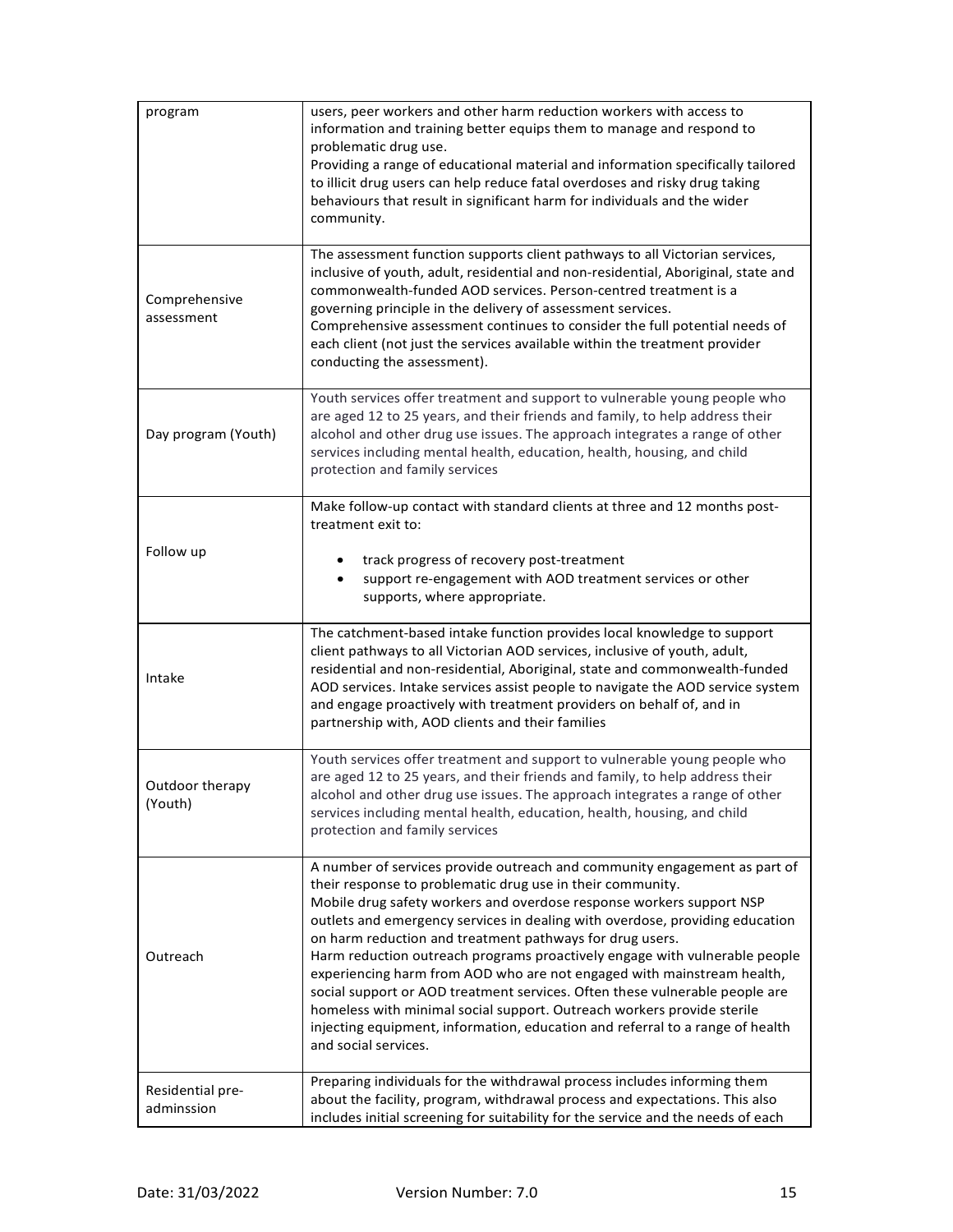| engagement                | individual. Support strategies should be in place while individuals await<br>admission. Preparation contributes to building rapport between individuals<br>and treatment staff, which in turn leads to improved engagement and better<br>outcomes. Preparation includes telephone and face-to-face interactions.<br>Services must:                                                                                                                                                                                                                                                                                                                          |
|---------------------------|-------------------------------------------------------------------------------------------------------------------------------------------------------------------------------------------------------------------------------------------------------------------------------------------------------------------------------------------------------------------------------------------------------------------------------------------------------------------------------------------------------------------------------------------------------------------------------------------------------------------------------------------------------------|
|                           | ensure that individuals understand the treatment process and<br>purpose and are provided with sufficient information about<br>withdrawal and are enabled to make a considered and informed<br>decision about engaging in this treatment<br>ensure that individuals requiring a different AOD/health service are<br>actively assisted to make this link through referral processes such as<br>written referral and/or arranged telephone appointments<br>develop with the individual, a plan that seeks to address their needs<br>whilst awaiting admission and during treatment. Support is provided<br>to individuals before, during and after withdrawal. |
| Supported<br>accomodation | AOD supported accommodation program supports young people who are in<br>need of accommodation and wish to remain abstinent after completing AOD<br>withdrawal                                                                                                                                                                                                                                                                                                                                                                                                                                                                                               |

Source: [12]

#### Alcohol-**related** serious road injuries

Alcohol intoxication is a major contributing factor to road accidents in Victoria. However, no data source is currently available in Victoria that directly measures alcohol involvement in road injuries apart from fatal crashes. To provide improved understanding of alcohol involvement in road injuries, Rumbold et al. [13] examined a number of surrogate measures of alcohol involvement in road crashes. The rate of serious road injuries (those resulting in fatalities or hospital emergency department presentations) occurring in 'high alcohol hours' based on time of day and day of week was selected as the most appropriate surrogate measure of alcohol involvement. In the case of high alcohol hours, this corresponds to the period in which most drink-driving takes place. Research has shown that, in high alcohol hours, 38 per cent of drivers admitted to hospital or killed as a result of a crash had a Blood Alcohol Concentration [14] in excess of 0.05 per cent. This compares with four per cent in low alcohol hours [15]. The high alcohol hours used herein are based on updated work conducted at Monash University Accident Research Centre [16] and are listed in Table 6. Serious road crashes occurring during these high alcohol hours are referred to as 'alcohol-related serious road injury' in AODstats. Data based on time of day were extracted from the road crash data from VicRoads assigned to Victorian LGAs based on location of accident.

TABLE 6: HIGH ALCOHOL HOURS USED IN THE SELECTION OF ALCOHOL-RELATED ROAD CRASH CASES IN METROPOLITAN AND NON-METROPOLITAN AREAS OF VICTORIA

| <b>Metropolitan areas</b> |    | Non-metropolitan areas |          |    |          |
|---------------------------|----|------------------------|----------|----|----------|
| Sun 6 pm                  | To | Mon 6 am               | Sun 6 pm | To | Mon 6 am |
| Mon 8 pm                  | To | Tue 6 am               | Mon 8 pm | To | Tue 4 am |
| Tue 6 pm                  | То | Wed 4 am               | Tue 6 pm | To | Wed 4 am |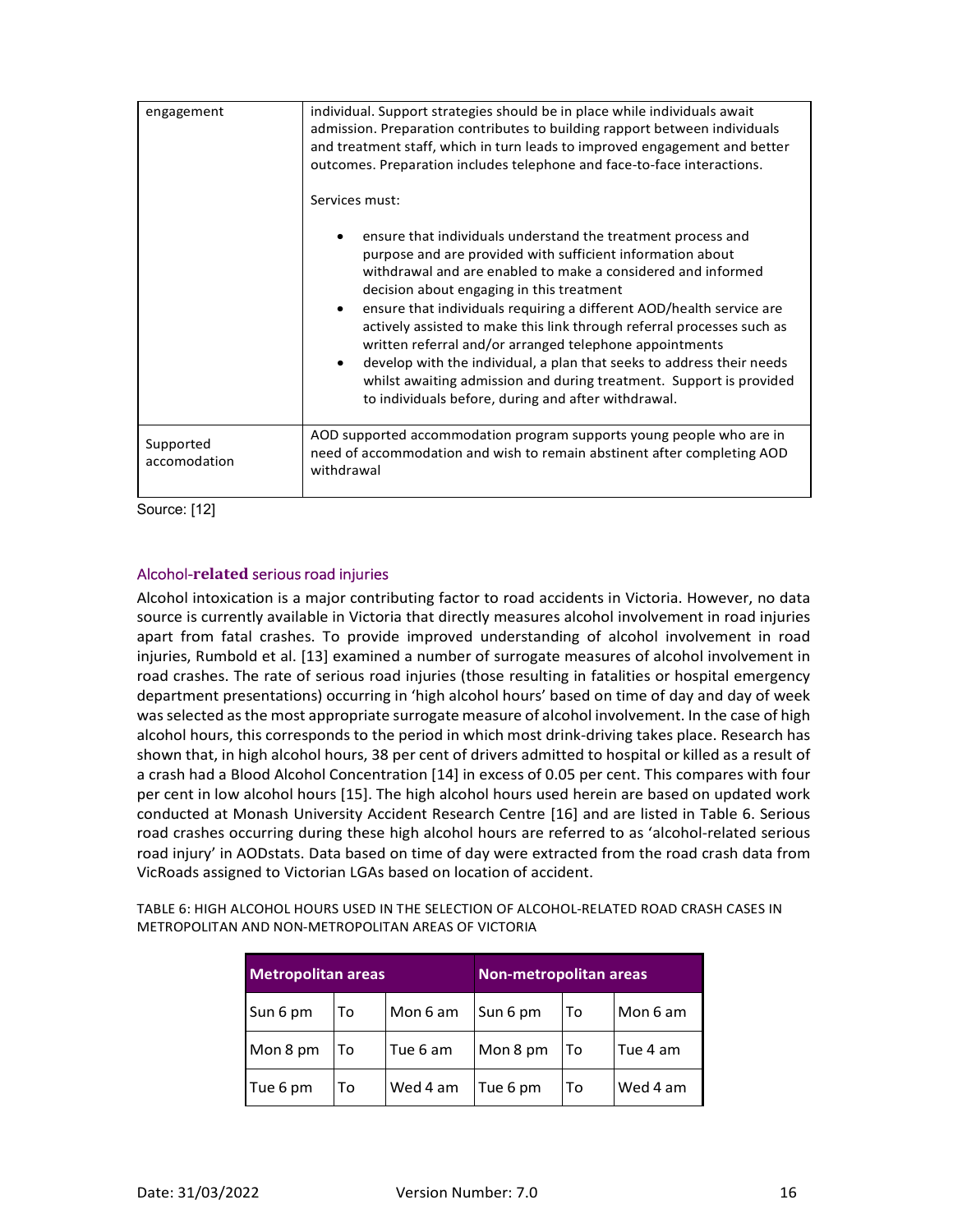| Wed 6 pm | То | Thu 6 am | Wed 6 pm | To | Thu 4 am |
|----------|----|----------|----------|----|----------|
| Thu 6 pm | то | Fri 6 am | Thu 6 pm | То | Fri 6 am |
| Fri 4 pm | То | Sat 8 am | Fri 6 pm | Т٥ | Sat 8 am |
| Sat 4 pm | To | Sun 8 am | Sat 4 pm | Т٥ | Sun 10am |

Source: [16]

#### Assaults during high alcohol hours

Data relating to incidents of assault were obtained, via CSA from the Victoria Police Law Enforcement Assistance Program (LEAP) database. The 'alcohol' flag in these data is deemed not reliable by Victoria Police, and therefore is not a viable option to determine alcohol involvement in assaults. As such, a surrogate measure for assaults occurring in high alcohol hours was adopted. These high alcohol hours were defined on the basis of information collected in Geelong as part of the Evaluation of the Geelong Local Industry Accord Project [17]. This information showed that assault offences in which alcohol was involved were more likely to occur in late evening and early morning hours. On the basis of this data, Rumbold et al. [18] identified three categories of assault as follows:

- **High alcohol hour (HAH) assaults**  Fridays or Saturdays between 8 pm and 6 am. Alcohol involvement was noted in 65 per cent of these assaults.
- **Medium alcohol hour (MAH) assaults**  Sunday through Thursday, between 8 pm and 6 am. In 54 per cent of such assaults, alcohol involvement was noted.
- **Low alcohol hour (LAH) assaults**  on all days between 6 am and 8 pm. Only 22.5 per cent of the assaults that occurred during this period were noted to have alcohol involvement.

Assault cases extracted from the LEAP dataset were assigned high, medium or low alcohol hours based on time stamp and assigned to Victorian LGAs on the basis of the recorded postcode of location of the incident.

#### Data analysis

#### **Software**

Microsoft Excel, SPSS and STATA are software programs used for data cleaning, analysis, and extraction for AODstats.

- SPSS supports statistical analysis of data. It allows for in-depth data access and preparation, analytical reporting, graphics, and modelling [19].
- STATA is a complete integrated statistical software package, providing the user with everything they need for data analysis, data management, and graphics [20].

Tableau (v2021.1.1) [21] is the mapping software program used to produce user-friendly interactive maps and visualisations. Allowing users to explore and analyse alcohol and other drug related harms in the Victorian.

#### Rates per 100,000 population

In order to correct for variation in population size between areas (local government areas for example), the data were transformed into rates per 100,000 population, using the estimated resident population for that area. Population rates for whole of state were calculated for each of the datasets included in the series, using the average of the formula detailed below: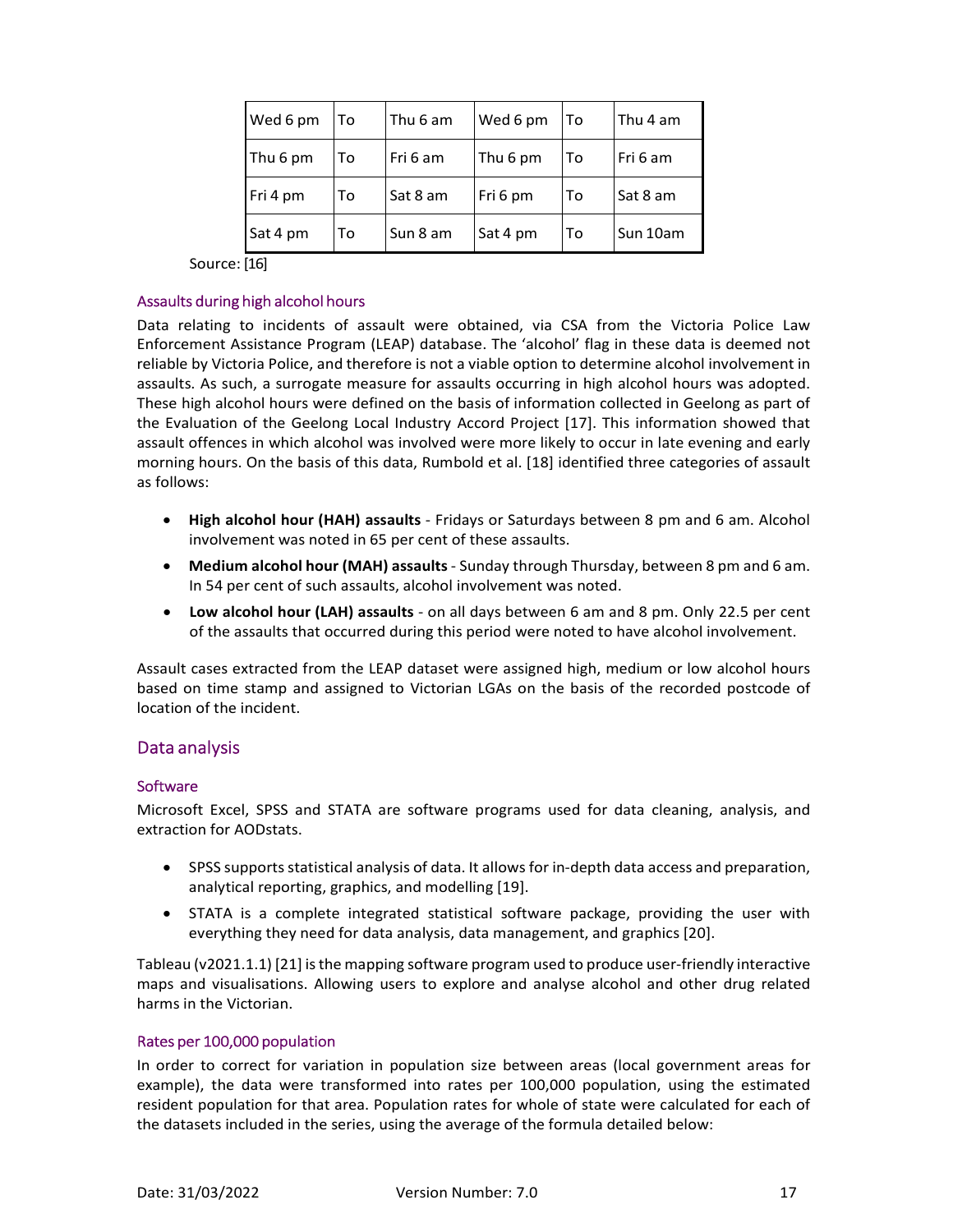$$
Crude rate = \frac{\text{of events}(\text{hospitalications}, \text{deaths}, \text{etc})}{\text{population}(\text{LGA}, \text{State})} \times 100,000
$$

For the local government area and metropolitan and regional levels, the rates are calculated according to the formula below:

$$
\frac{\sum_{i}^{j} events_{i}}{\sum_{i}^{j} population_{i}} \times 100,000
$$

Where  $events_i$ and  $population_i$  are the number of events and the population, respectively, in the ith year.

Age and gender specific rates are calculated for the total population, males, females, and age groups (where numbers permit). A number of areas included have a small number of cases and therefore, to protect individual confidentiality, data are not reported where an area has numbers less than five.

Furthermore, rates based on small numbers can produce unstable results. For instance, small numbers and small population can produce larger than expected results. Where rates appear unduly high, low, or show rapid change, please consider the actual raw number, as it may be small and distort interpretation.

Please note that rates reported in AODstats are crude rates. Crude rates allow for adjustment of population size across different areas; however, they do not adjust for certain demographic attributes (specifically age and sex) within different geographical areas. From a public health perspective there are advantages to standardising for age and/or sex, as it allows comparisons across areas to be made more accurately. However, from a policy perspective, knowing what is impacting the rates is equally important. Given that age and gender are key contributors to alcohol harms and use, if an area has more men and younger people, this information is important for policy and services to be aware.

#### Confidence intervals (95% CI)

Confidence intervals for rates were calculated using the exact method based on the Poisson distribution [22, 23]. Where 95% confidence intervals do not overlap, this can be broadly interpreted as indicating a statistically significant difference. Throughout AODstats these differences are termed significant.

Exact Poisson confidence intervals for:

$$
LL = \frac{\left(\chi_{\frac{\alpha}{2},2d}^2\right)}{2e}
$$

$$
UL = \frac{\left(\chi_{1-\frac{\alpha}{2},2(d+1)}^2\right)}{2e}
$$

Where: d = number of events (e.g. deaths) e = exposure (e.g. population size)  $\alpha$  = 1-confidence interval, e.g. if confidence interval is 95%,  $\alpha$  = 0.05  $X<sup>2</sup>$  α,ν is the (100\*α)<sup>th</sup> chi-square centile with ν degrees of freedom LL = lower limit UL = upper limit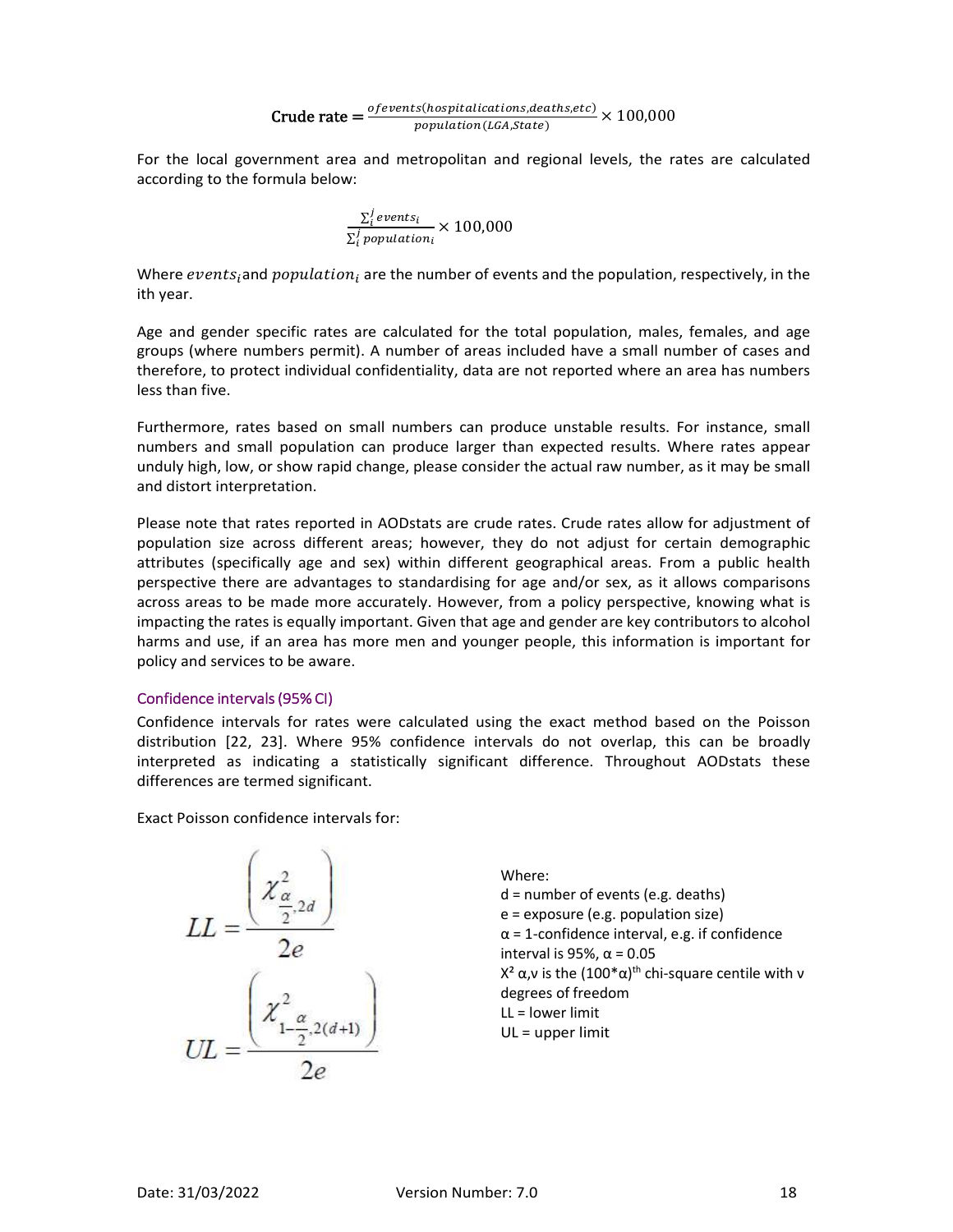#### Population estimates

ABS estimated resident population (ERP) on age, sex, and statistical local areas is used throughout, estimated at 30 June for all years. For financial year data, e.g. 2011/12, 2011 ERP data is used.

#### Local Government Area (LGA) Location

The LGA location is dependent upon the indicator. Some indicators provide event location and some provide residential location. Table 7 outlines which indicators are represented by event location or residential location in AODstats.

TABLE 7: LGA LOCATION BY INDICATOR

| Indicator                 | <b>LGA Location</b> |  |
|---------------------------|---------------------|--|
| Ambulance attendance      | Event               |  |
| Hospital admission        | Residential         |  |
| ADIS treatment service    | Residential         |  |
| DirectLine                | Residential         |  |
| <b>Counselling Online</b> | Residential         |  |
| Assaults                  | Event               |  |
| <b>Family Violence</b>    | Event               |  |
| Serious Road Injury       | Event               |  |
| Deaths                    | Residential         |  |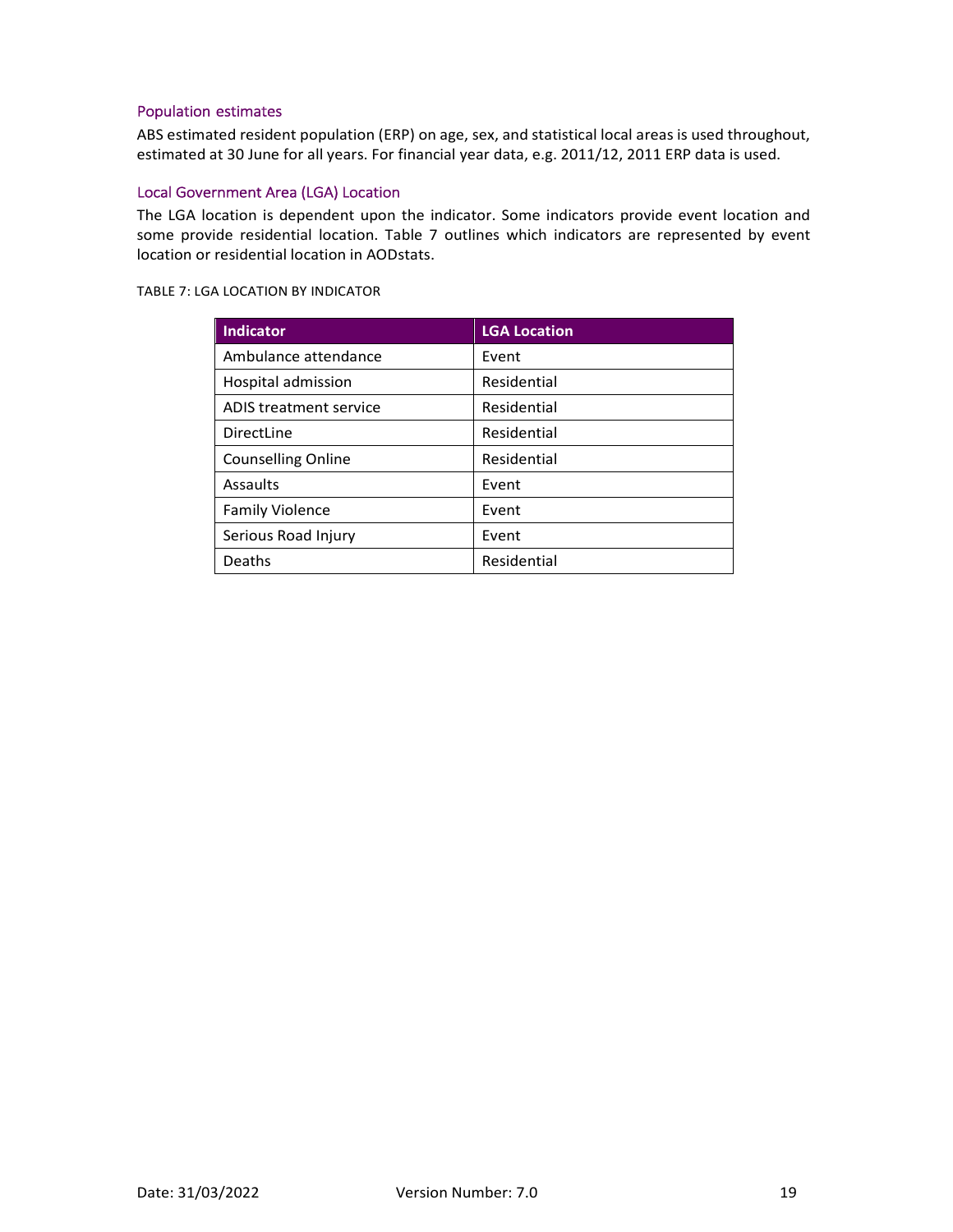# REFERENCES

- 1. Ferris, J., J. Killian, and B. Lloyd, *Alcohol-related serious road traffic injuries between 2000 and 2010: A new perspective to deal with administrative data in Australia.* Int J Drug Policy, 2017. **43**: p. 104-112.
- 2. Lloyd, B., et al., *Trends in alcohol and drug related ambulance attendances in Victoria: 2013/14*. 2015, Turning Point: Fitzroy, Victoria.
- 3. Ambulance Victoria. *Our Services*. 2020; Available from: https://www.ambulance.vic.gov.au/about-us/our-services/.
- 4. Dietze, P.M., et al., *Ambulance attendance at heroin overdose in Melbourne: The establishment of a database of Ambulance Service records.* Drug and Alcohol Review, 2000. **19**(1): p. 27-33.
- 5. Lubman, D.I., et al., *The National Ambulance Surveillance System: A novel method for monitoring acute alcohol, illicit and pharmaceutical drug related-harms using coded Australian ambulance clinical records.* PLoS One, 2020. **15**(1): p. e0228316.
- 6. National Centre for Classification in Health, *ICD-10-AM: Tabular List of Diseases*. Vol. Volume 1 of the International Statistical Classification of Diseases and Related Health Problems, 10th Revision, Australian Modification (ICD-10-AM). 2000, Canberra: National Centre for Classification in Health, Commonwealth of Australia.
- 7. Department of Health. *Victorian Admitted Episodes Dataset (VAED)*. 2014; Available from: http://www.health.vic.gov.au/hdss/vaed/.
- 8. Department of Health and Human Services *Victorian Alcohol and Drug Collection (VADC) Data Specification 2019-20*. 2019.
- 9. English, D.R., et al., *The Quantification of Drug Caused Morbidity and Mortality in Australia, 1995 Edition*. Vol. 1. 1995, Canberra: Australian Government Publishing Service. 1-262.
- 10. Ridolfo, B. and C. Stevenson, *The quantification of drug caused mortality and morbidity in Australia 1998 (Drug Statistics Series No. 7)*, in *Drug Statistics Series No. 7*. 2001, Australian Institute of Health and Welfare: Canberra.
- 11. VicRoads. *CrashStats*. 2013; Available from: http://www.vicroads.vic.gov.au/Home/SafetyAndRules/AboutRoadSafety/StatisticsAndRe search/CrashStats.htm.
- 12. Department of Health, *Alcohol and other drugs program guidelines*, in *Part 2: program and service specifications*. 2018, Victoria Department of Health and Human Services: Victorian Governement, 1 Treasury Pleace, Melbourne.
- 13. Rumbold, G., et al., *The measurement of alcohol use and related harm in the community: The implementation and evaluation of the MASH model*. 1997, Turning Point Alcohol and Drug Centre: Fitzroy, Victoria.
- 14. VicHealth Centre for Tobacco Control. *Tobacco control resources*. 2004 April 2004 [cited 2004 19/5/2004]; Available from: www.vctc.or.au/tc-res/latest.htm.
- 15. Cavallo, A. and M. Cameron, *Evaluation of a random breath testing initiative in Victoria 1990 and 1992: Summary Report*. 1992, Monash University Accident Research Centre.
- 16. Gantzer, S., *Update of high alcohol times in Victoria: Research Note*. 1995, Monash University Accident Research Centre: Melbourne, Australia.
- 17. Rumbold, G., et al., *Evaluation of the Geelong Local Industry Accord Final Report*. 1998, Turning Point Alcohol and Drug Centre Inc: Melbourne, Australia.
- 18. Rumbold, G., et al., *The measurement of alcohol use and related harm in the community: Further refinement and application of the MASH model*. 1998, Turning Point Alcohol and Drug Centre: Fitzroy, Australia.
- 19. IBM-Corp, *IBM SPSS Statistics for Windows*. 2016, IBM-Corp: Armonk, NY.
- 20. StataCorp, *Stata Statistical Software*. 2013, StataCorp LP: College Station, TX.
- 21. Tableau, *Tableau Software*. 2020, LLC a Salesforce Company: Seattle, WA.